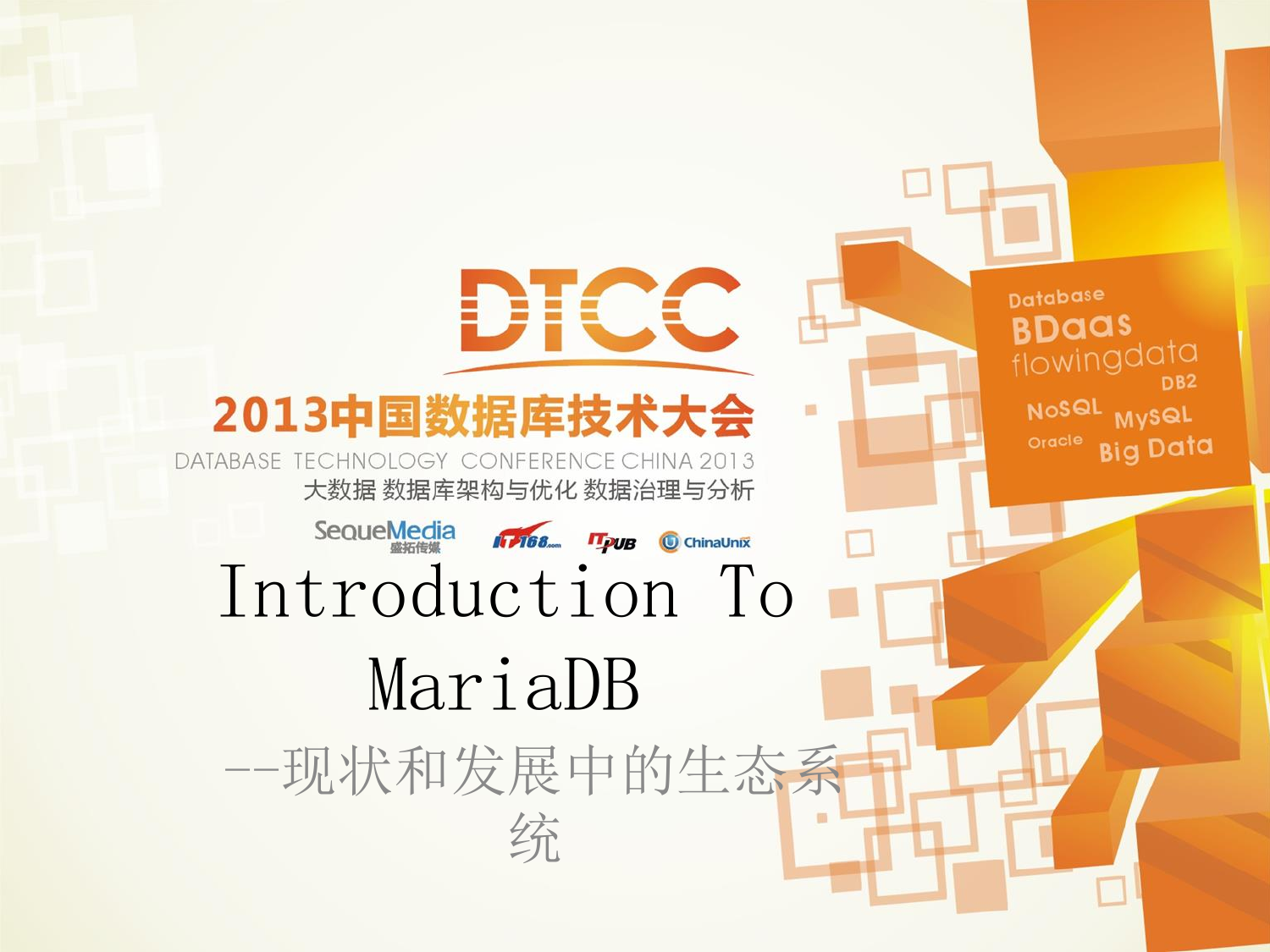## Greeting From Monty







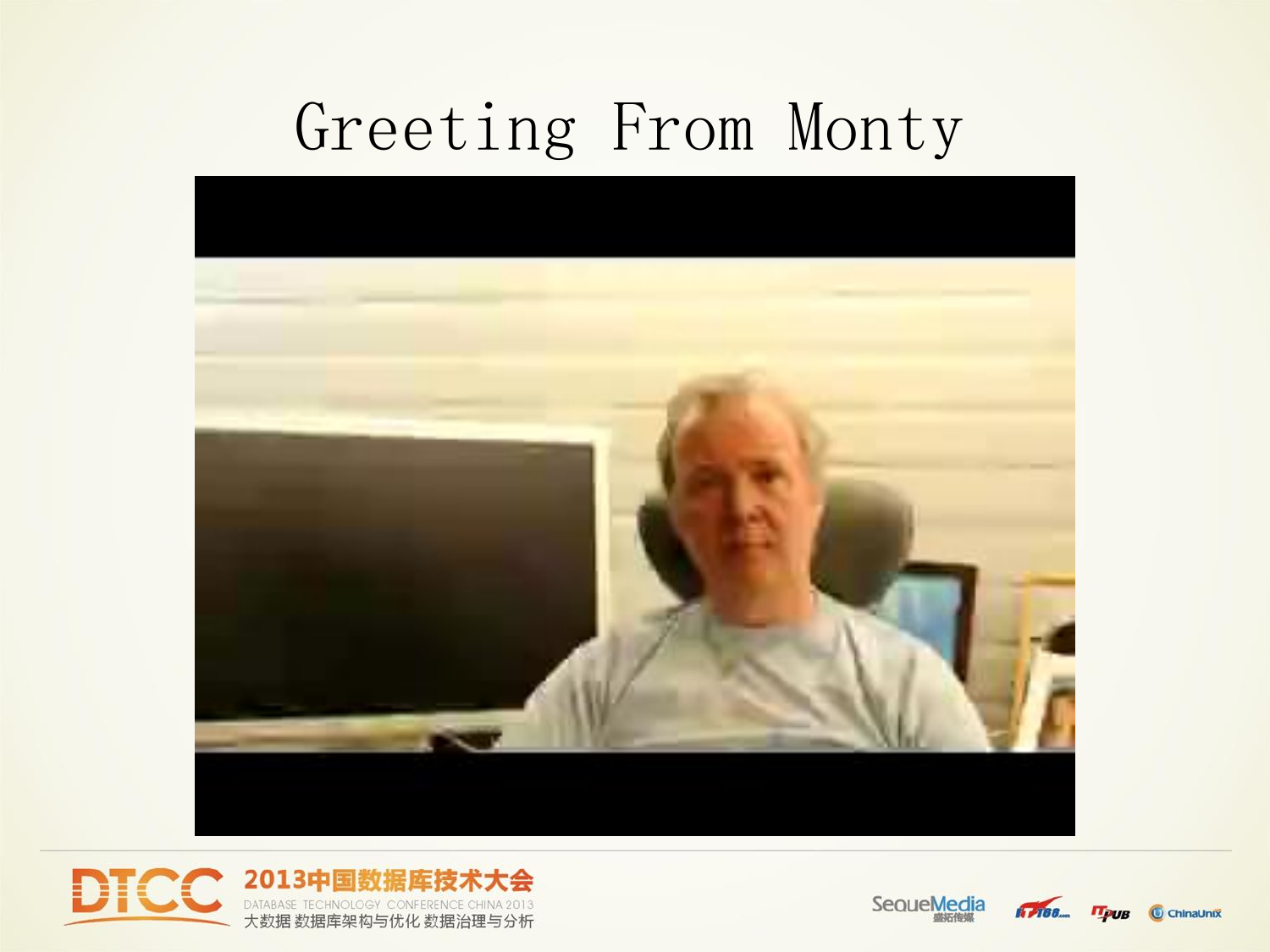## Topics

- 1) What is MariaDB
- 2) What new in the different MariaDB releases
- 3) Some benchmarks
- 4) MariaDB and NoSQL
- 5) Why next release is called MariaDB 10.0
- 6) Is MariaDB and MySQL future proof ?
- 7) Some announcements...





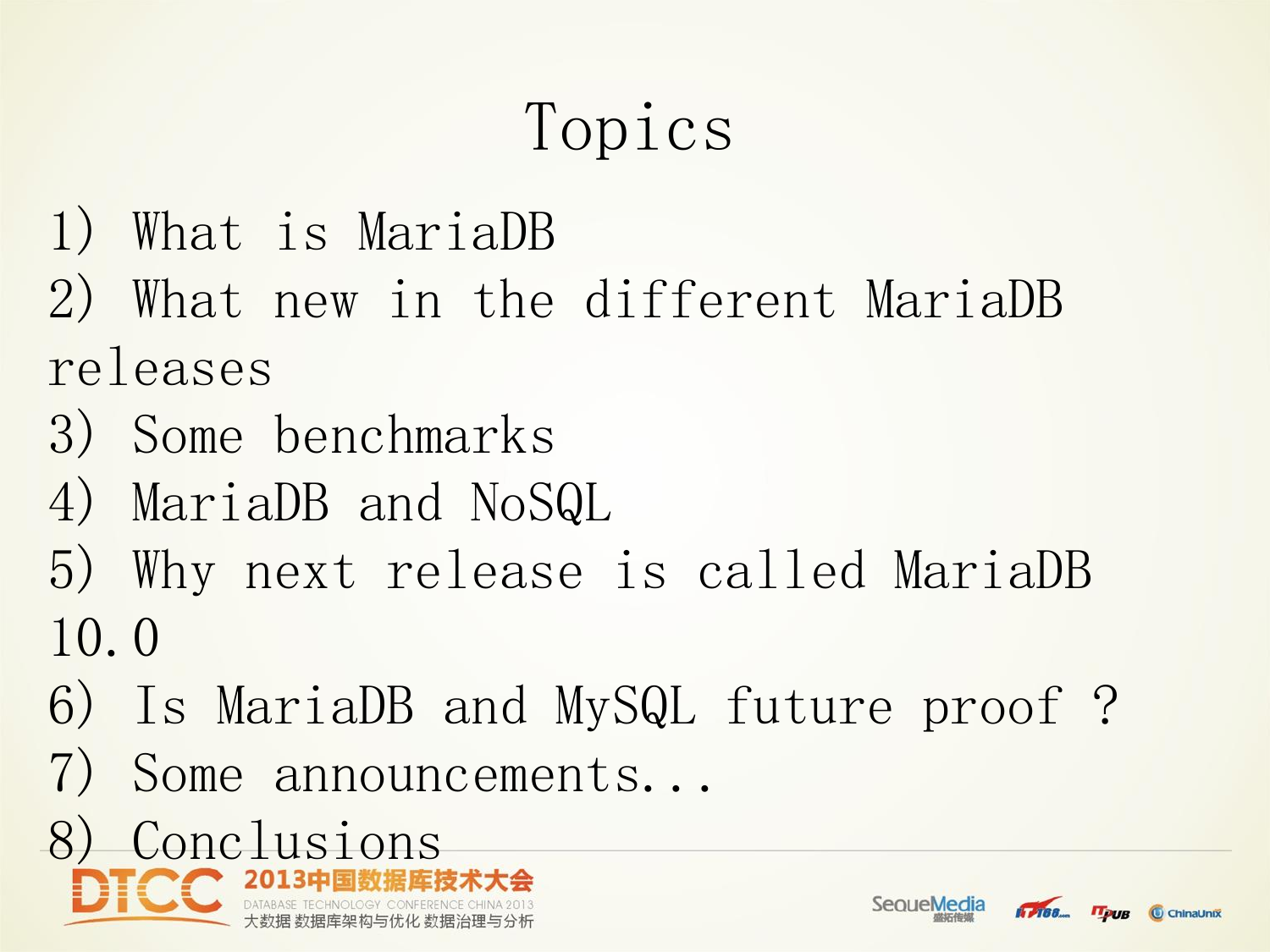#### Why MariaDB was created

#### "Save the People, Save the Product"

- To keep the MySQL talent together
- To ensure that a free version of MySQL always exists
- To get one community developed and maintained branch
- Work with other MySQL forks/branches to share knowhow and code





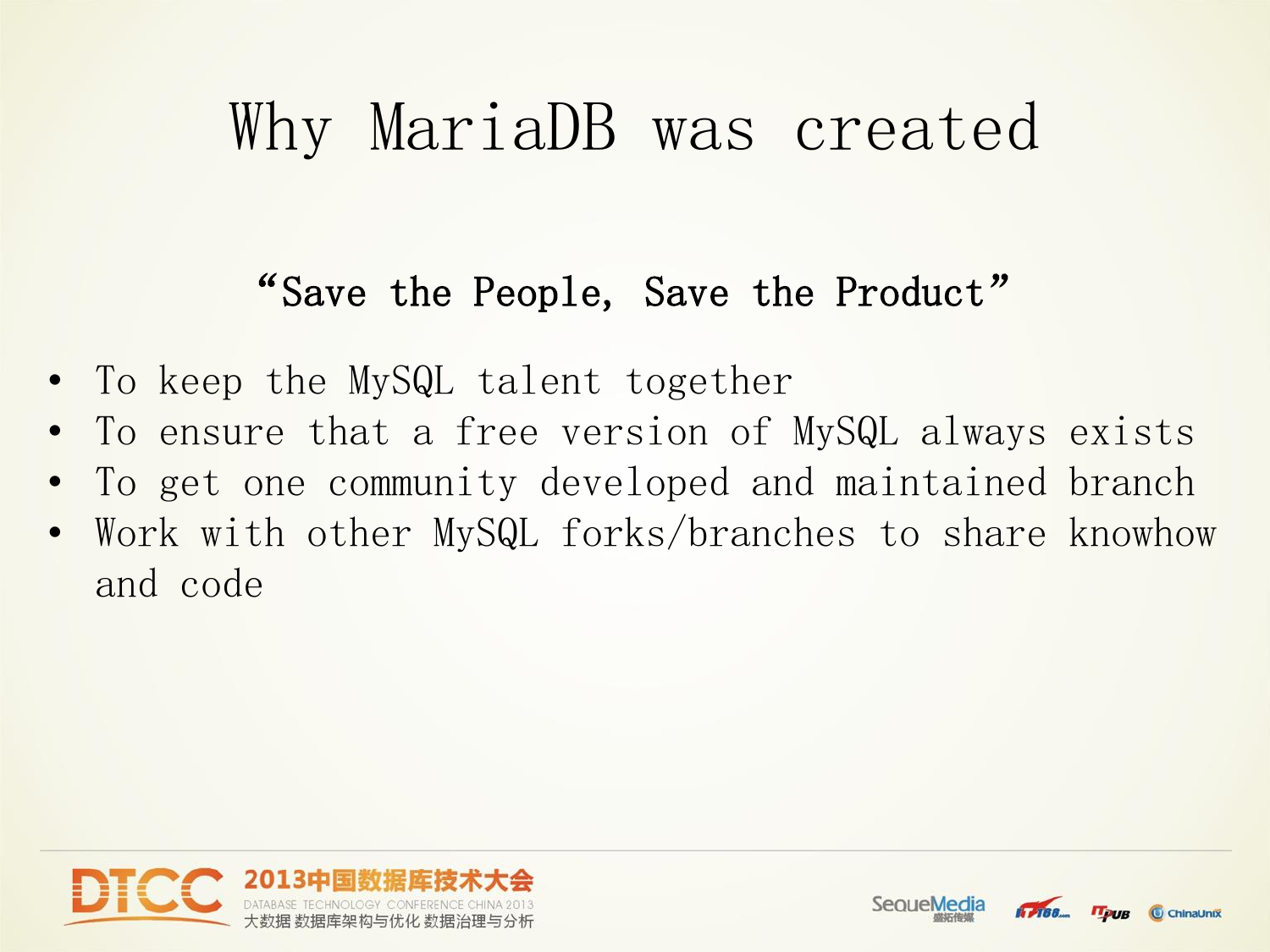## What is MariaDB

- Open Source, binary compatible, superset of MySQL:
- True drop in replacement of MySQL
	- Same data on disk and on the wire.
	- Same file names, same sockets and ports.
- Created and maintained by the same people that created MySQL.
- Open development: Developed together with the community.
- True fork, not just a patch set upon MySQL.
	- MariaDB is not depending on MySQL for future development.
- More plugins, more features, faster, better code quality.

• 30 man syears more development than MySQL **FOR LASTARASE TECHNOLOGY CONFERENCE CHINA 2013**<br>
TONLY数据变色序料构色体化数据注定它的 Search Source and Source extends on search source extensions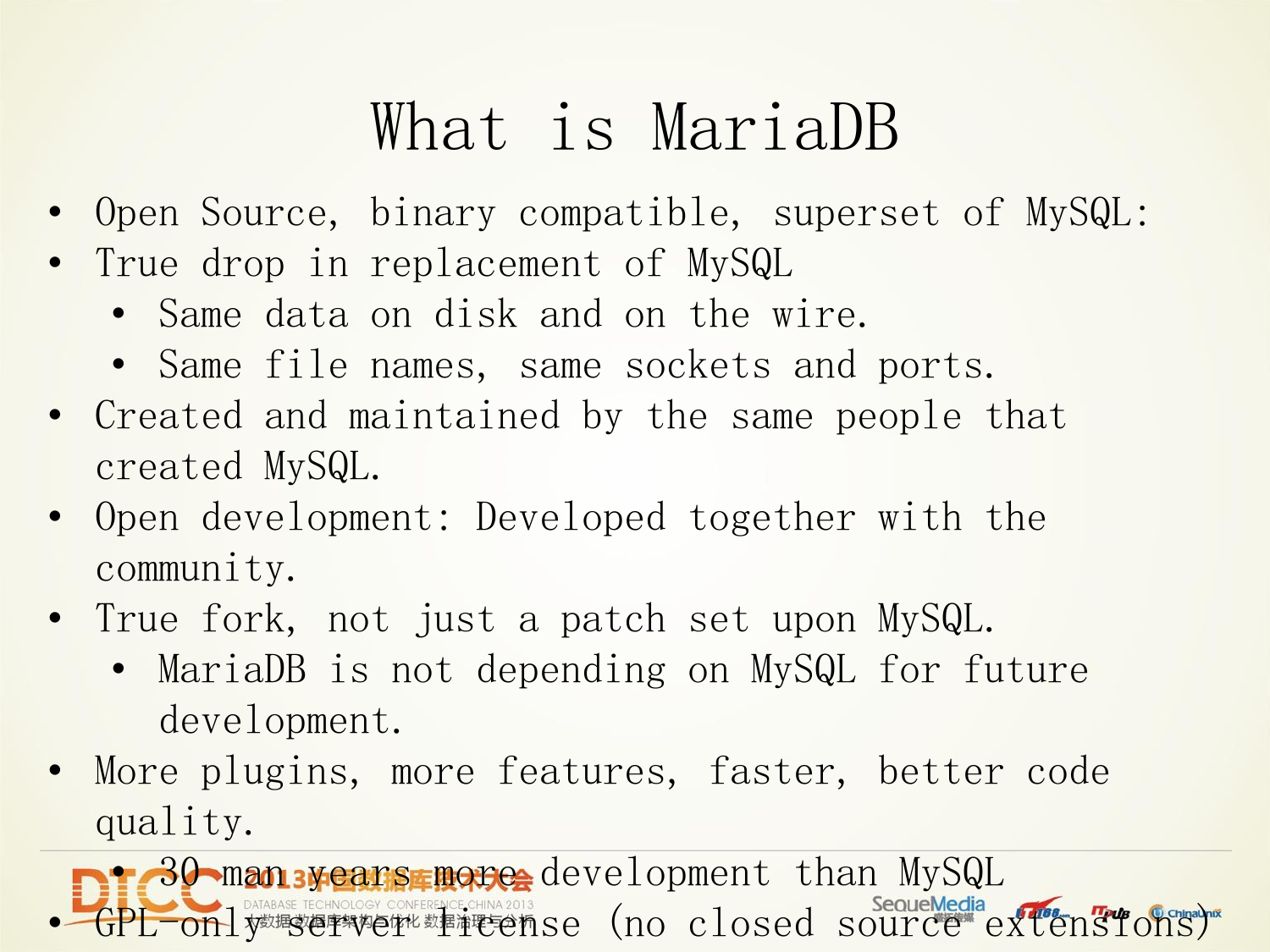#### MariaDB server releases

- MariaDB 5.1 was released as stable in February 2010
- MariaDB 5.2 was released as stable in November 2010
- MariaDB 5.3 was released as stable in April 2012
- MariaDB 5.5 was released as stable in April 2012
- MariaDB 10.0 was released as alpha in November 2012
	- Goal is to be released as stable in April
- MariaDB-Galera (multi-master) was released as stable in December 2012 after a lot of testing.





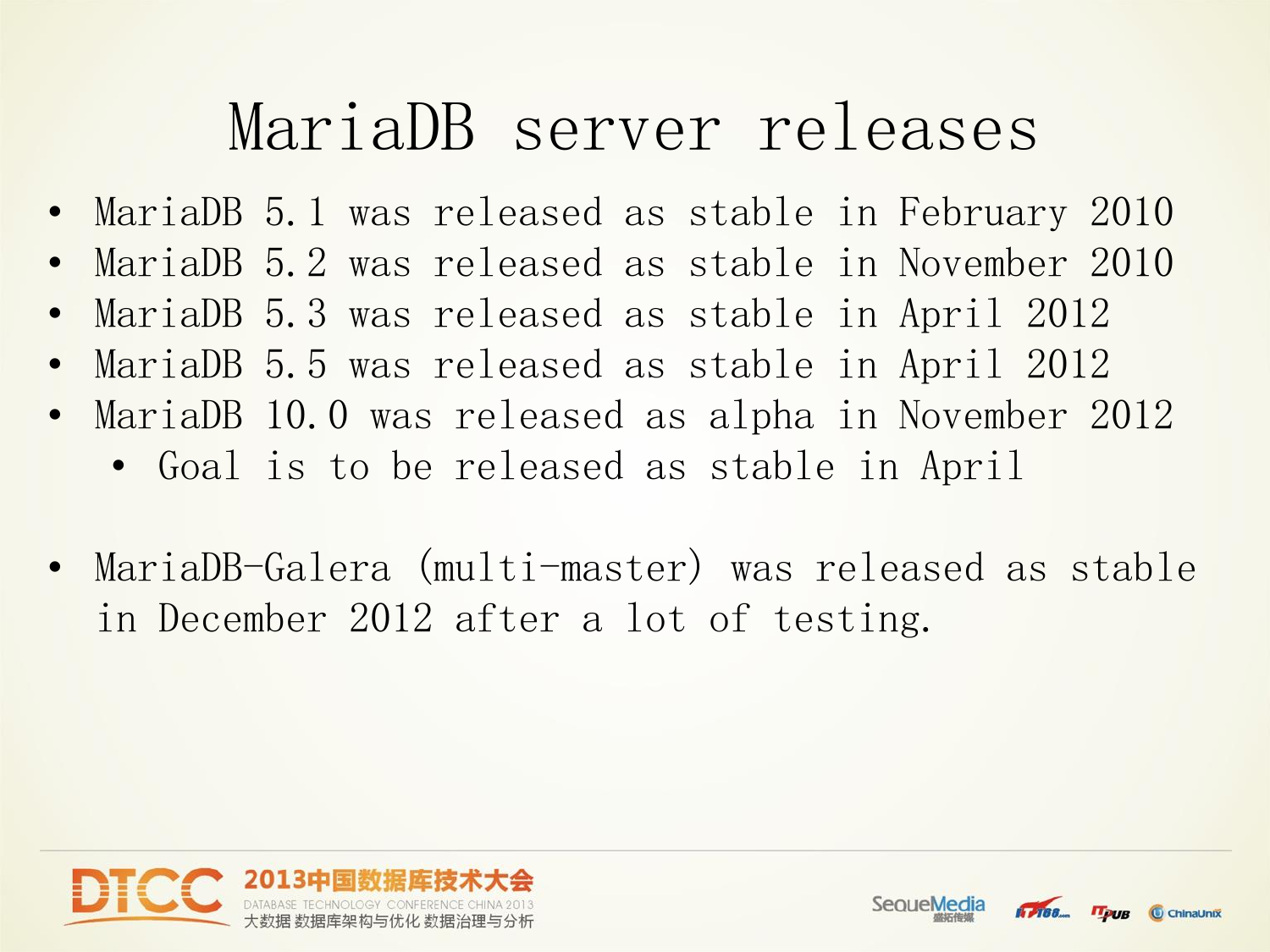## The MariaDB releases

- MariaDB 5.1 (based on MySQL 5.1)
	- Better build & test system, code cleanups, community patches, new storage engines, table elimination.
- MariaDB 5.2 (based on MariaDB 5.1)
	- Community features that did not go into 5.1:
		- Virtual columns
		- Extended User Statistics
		- Segmented MyISAM key cache (faster multi user!)
- MariaDB 5.3 (based on MariaDB 5.2)
	- Optimizer features (faster subquerier, joins etc)
	- Microsecond, dynamic columns, faster HANDLER etc.
	- Better replication (group commit, more options)

 $-MariabB_2\delta_3\delta_4\delta_4\gamma_4$  MariaDB 5.3 and MySQL 5.5)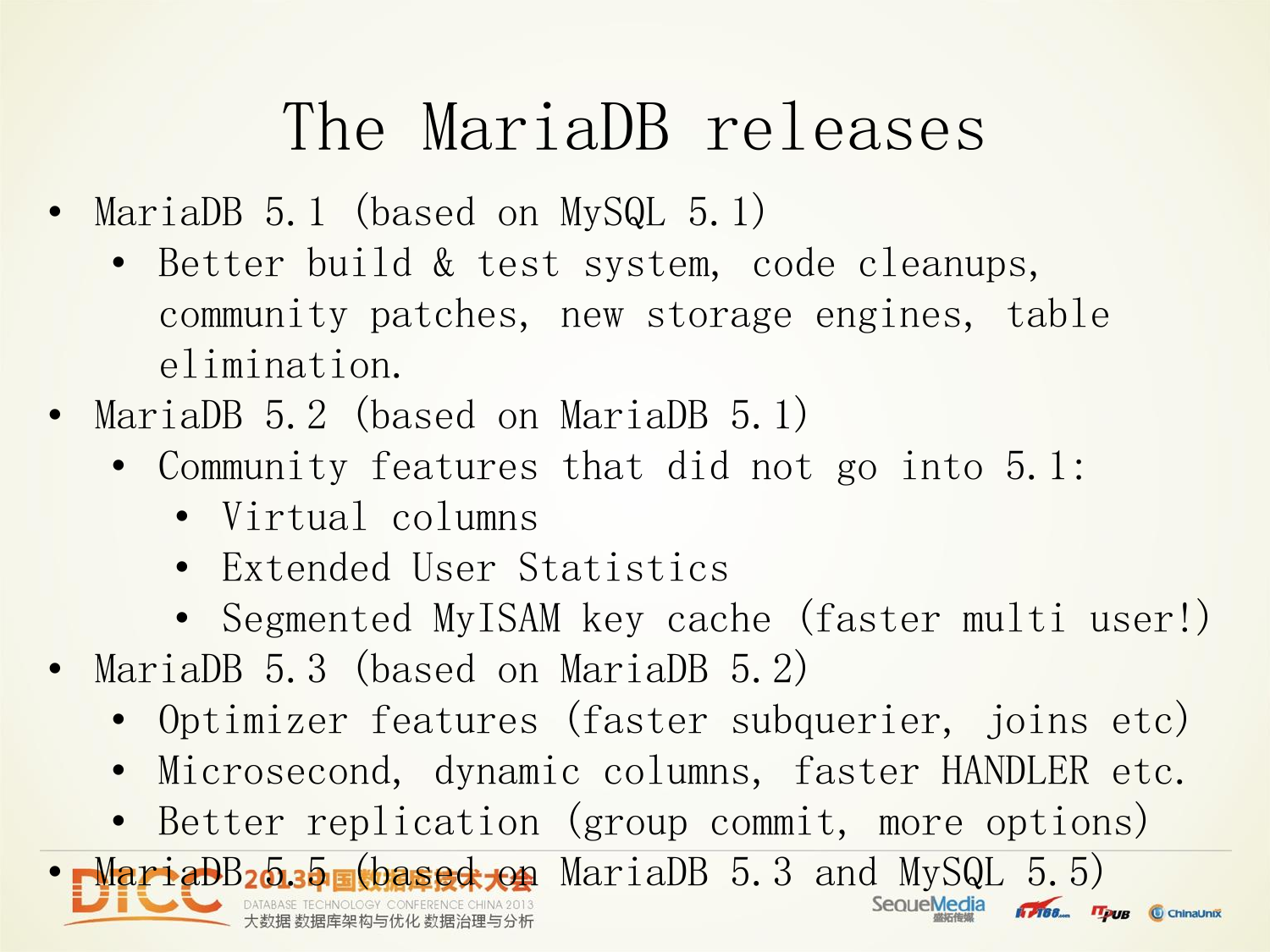### MariaDB 5.3 and NoSQL

The main reasons for using NoSQL are:

- Handling of unstructured data (not everything is table and fixed number of columns)
- Faster replication (usually with 'unconventional' shortcuts)
- The same way MySQL with it's storage engine interface can handle both transactional and datawarehousing , we are extending MariaDB to be a bridge between SQL and NoSQL.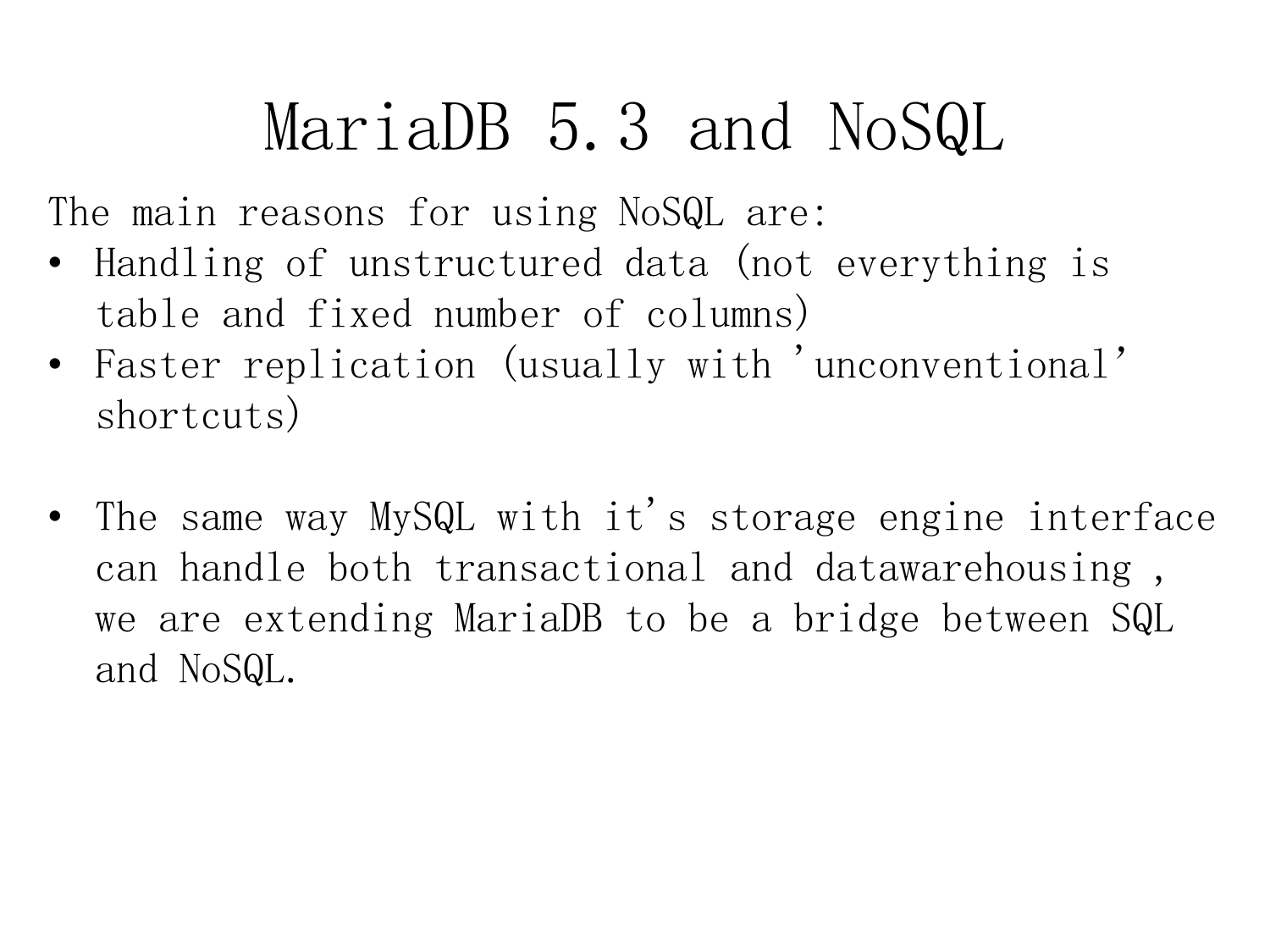## MariaDB as a bridge between SQL and NoSQL

- Up to 50 % faster HANDLER commands (HANDLER READ …)
	- Up to 530,000 queres/second measured $(*)$
- HandlerSocket compiled in (Direct access to InnoDB)
- Dynamic columns (each row can have different set of columns)
	- Building block for NoSQL storage engines
- Storage engine for Cassandra
	- You can read, write, update and join with Cassandra
- We are working on a storage engine for LevelDB

(\*) Stephane Varoqui's blog: http://varokism.blogspot.com/2011/01/20-to-50 improvement-in-mariadb-53.html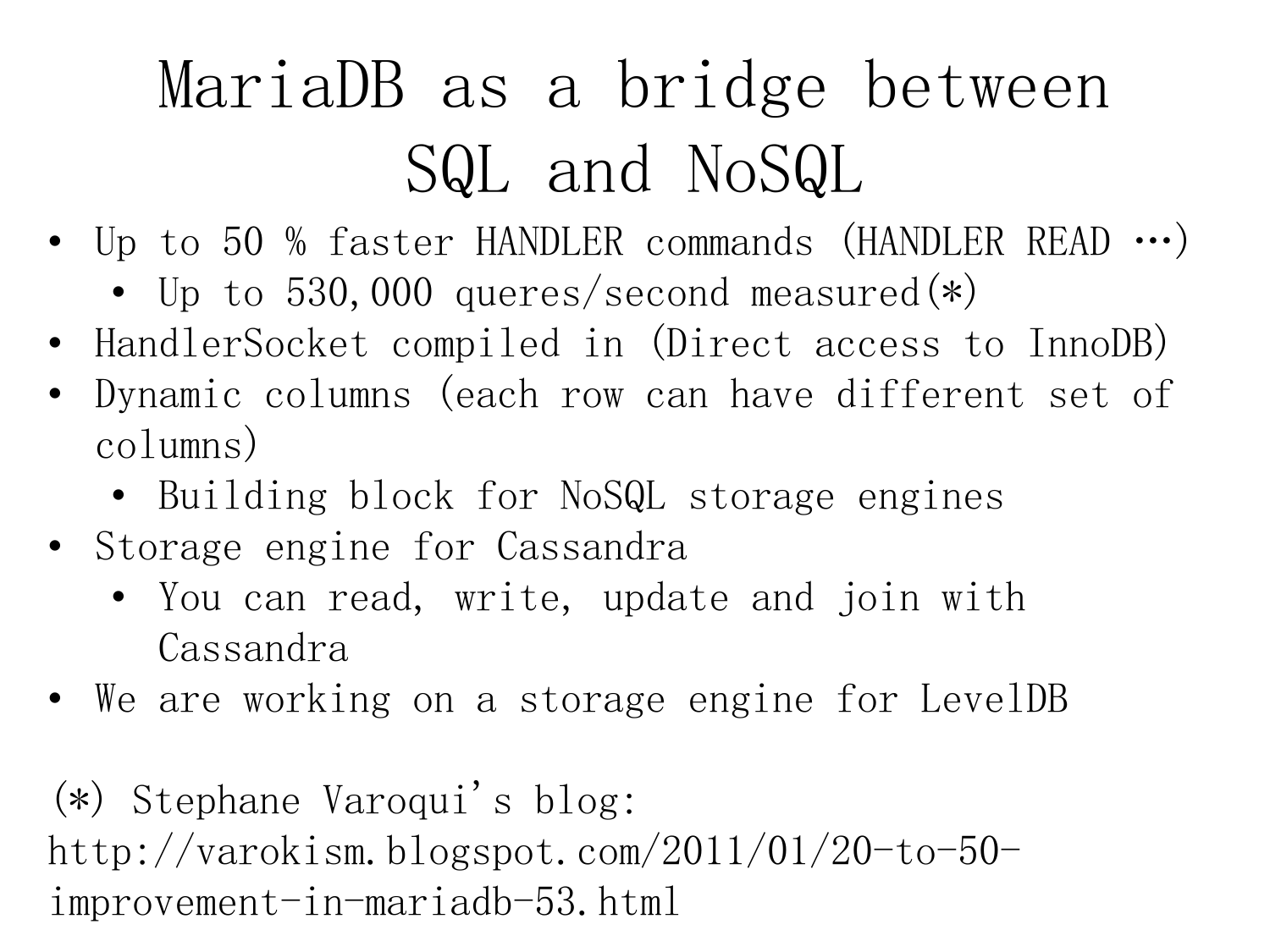## What's new in MariaDB 5.5

- Significantly more efficient thread pool
- Non-blocking client API Library (MWL#192)
- SphinxSE updated to version 2.0.4.
- Extended Keys support for XtraDB and InnoDB
- New LIMIT ROWS EXAMINED optimization.
	- Limits max number rows examined for a query
- Lots of security fixes, new status variables and small enhancements.
- <https://kb.askmonty.org/en/mariadb-vs-mysql-features/>
- <https://kb.askmonty.org/en/what-is-mariadb-55/>





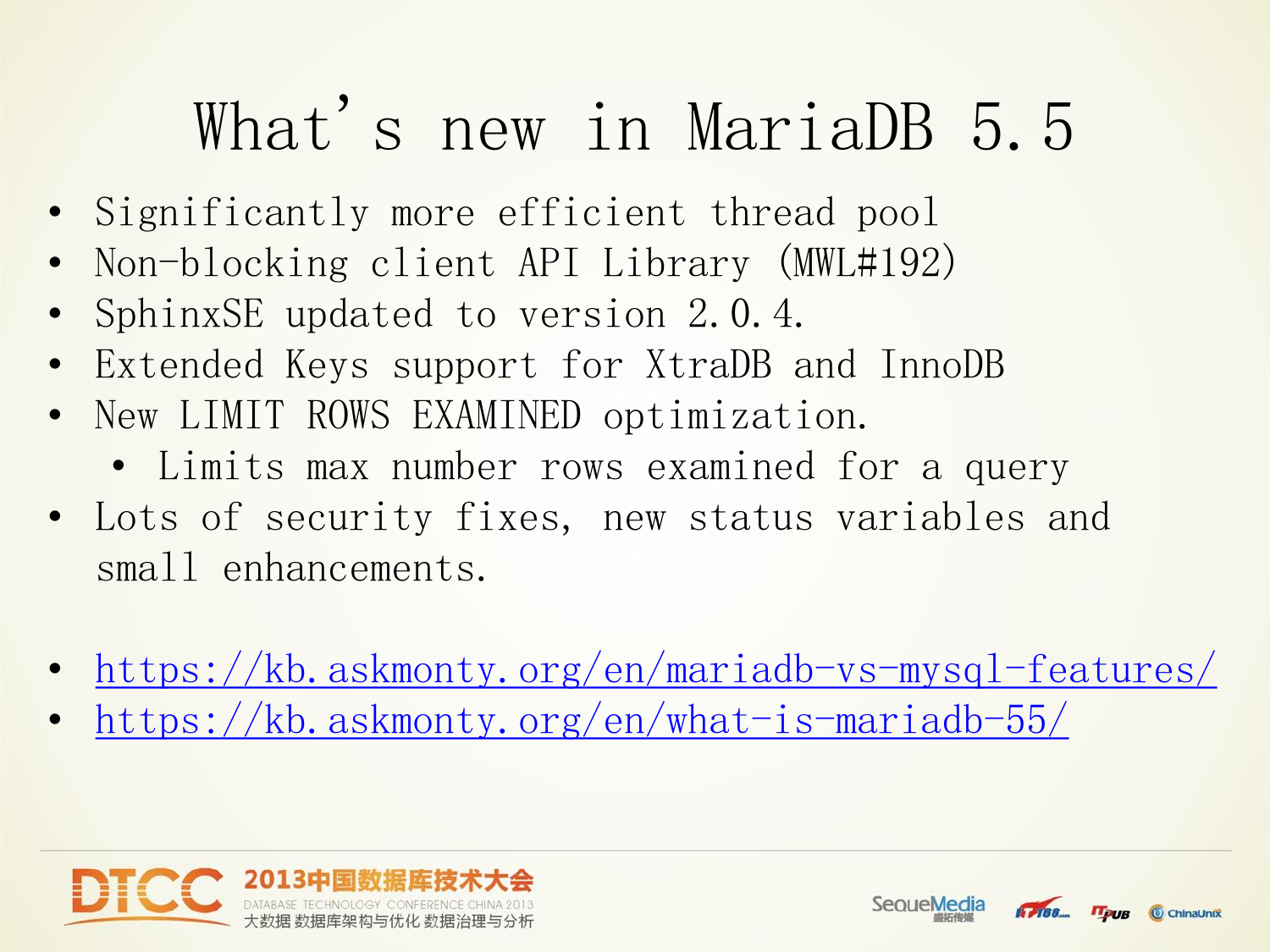## MariaDB 10.0

MariaDB 10.0 is MariaDB 5.5 + some features from MySQL 5.6 + some new features

Features back ported from MySQL 5.6:

- All InnoDB changes (done)
- Performance schema changes (done)
- Read only transaction (significant InnoDB optimization) (done)
- Online ALTER TABLE (in progress)
- Features from MySQL 5.6 that are reimplemented:
- Better error message (with system error string) (done)
- NOW() as default value for datetime (done)

• Global transaction for replication (in progress) • Paralle<sup>Marks</sup> Echnology conference china 2013 (much better implementation)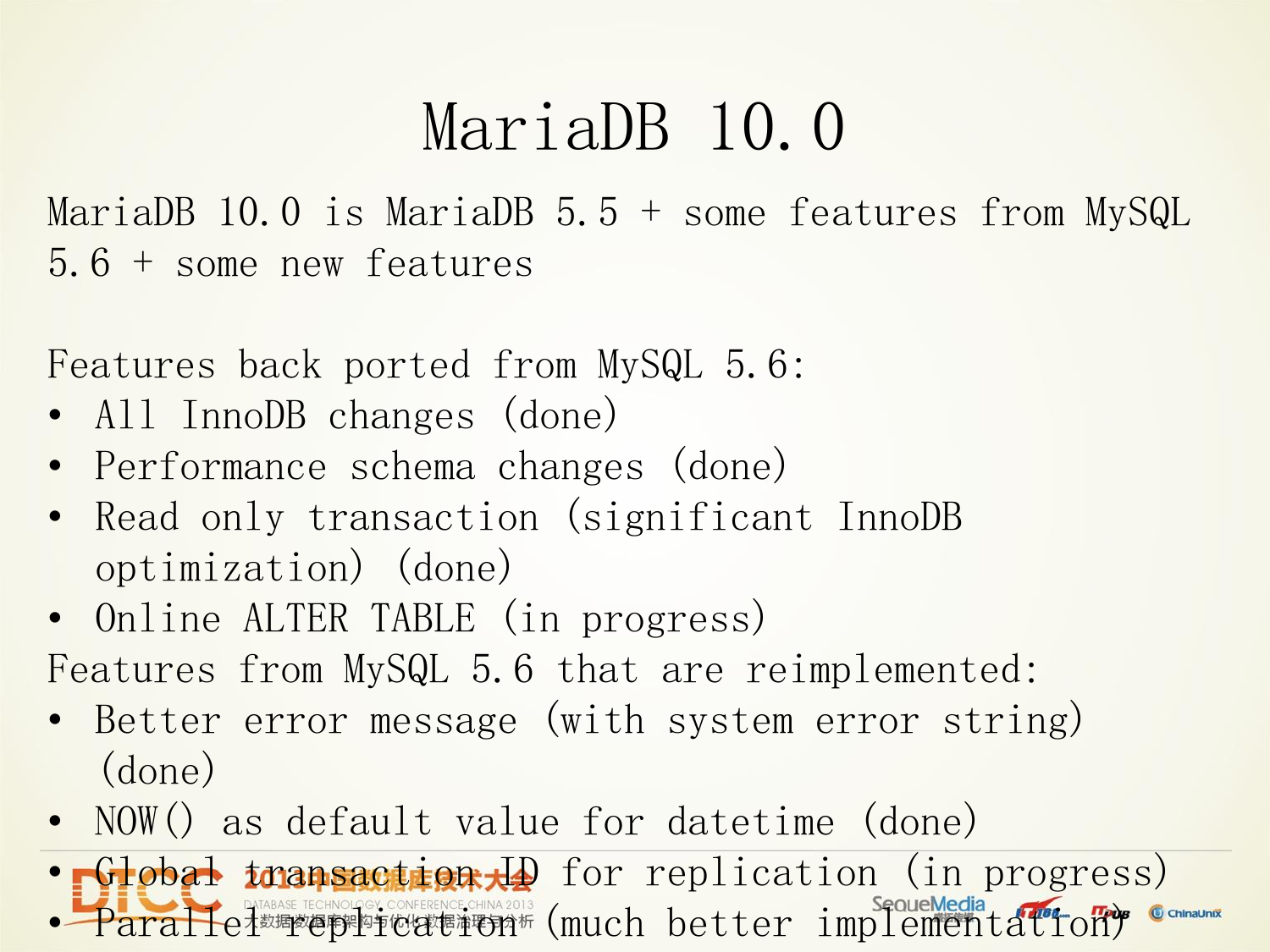## MariaDB 10.0

New features:

- SHOW EXPLAIN (see what other thread is doing) (done)
- Multi source (one slave can have many masters) (done)
- Faster ALTER TABLE with UNIQUE index (done)
- DELETE … RETURNING (in review)
- Even faster group commit (in progress)
- Storage engine for Cassandra (done)
- Storage engine for Leveldb (in progress)
- Per thread memory usage (done)

For full list, see http://kb.askmonty.org/v/plans-for- $10x$ 



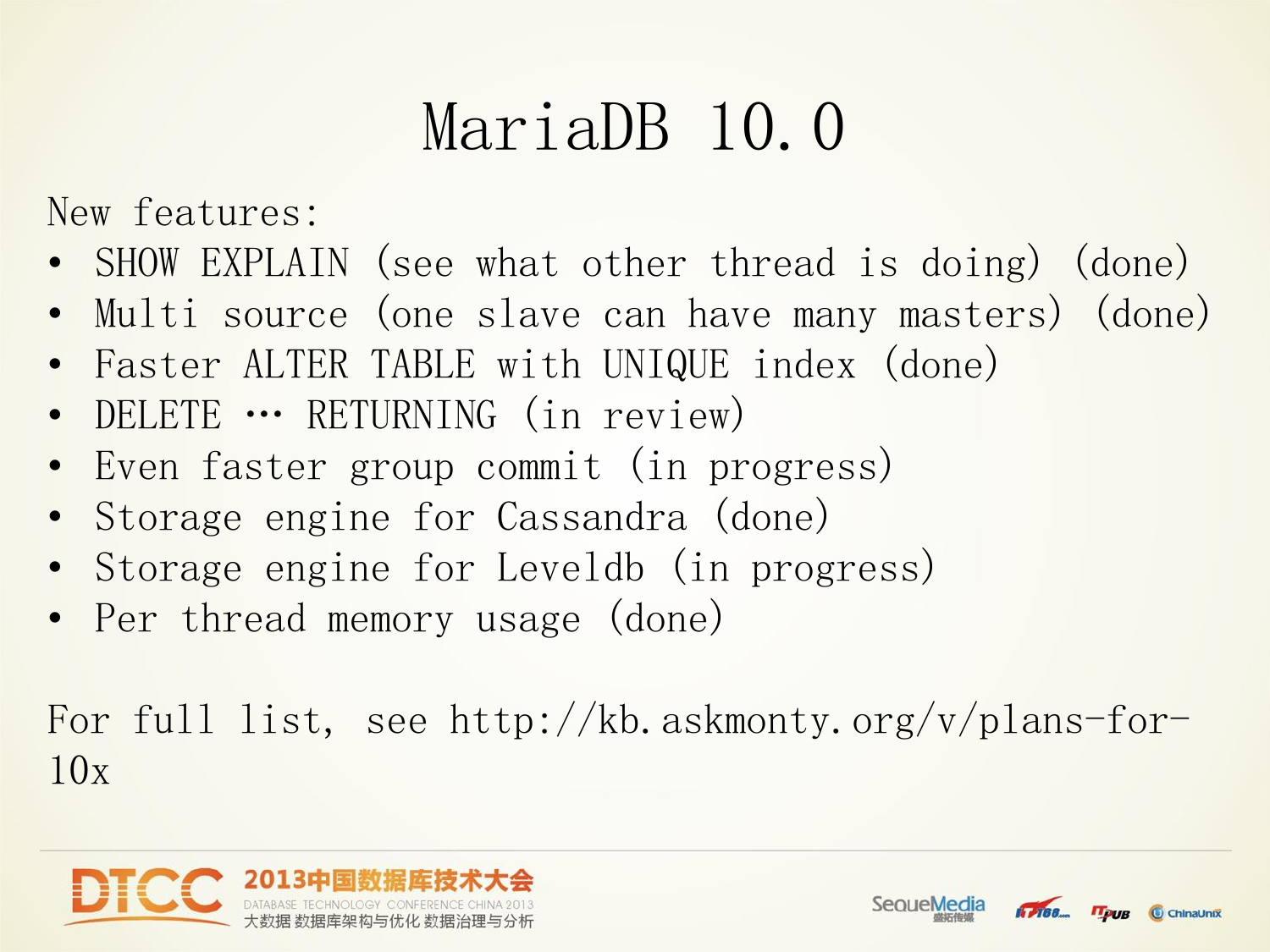## Optimizations comparison

|                                                      | MariaDB           |                         |     |
|------------------------------------------------------|-------------------|-------------------------|-----|
| Features                                             | 5.3/5.5           | $MySQL$ 5.5 $MySQL$ 5.6 |     |
| Index Condition Pushdown (ICP)                       | Yes               |                         | Yes |
| Disk-sweep Multi-range read (DS-MRR)                 | Yes               |                         | Yes |
| DS-MRR with Key-ordered retrieval                    | Yes               |                         |     |
| Index merge / Sort intersection                      | Yes               |                         |     |
| Cost-based choice of range vs. index merge           | Yes               |                         |     |
| ORDER BY  LIMIT $\langle \text{small limit} \rangle$ | In $10.0$         |                         | Yes |
| Use extended (hidden) primary keys for               |                   |                         |     |
| innodb/xtradb                                        | $\vert 5.5 \vert$ |                         |     |
| Batched key access (BKA)                             | Yes               |                         | Yes |
| Block hash join                                      | Yes.              |                         |     |
| User-set memory limits on join buffers               | Yes.              |                         |     |
| Apply early outer table ON conditions                | Yes.              |                         |     |
| Null-rejecting conditions tested early for           |                   |                         |     |
| NULL <sub>S</sub>                                    | Yes               |                         |     |
|                                                      |                   |                         |     |

DATABASE TECHNOLOGY CONFERENCE CHINA 2013 大数据 数据库架构与优化 数据治理与分析 SequeMedia



C ChinaUnix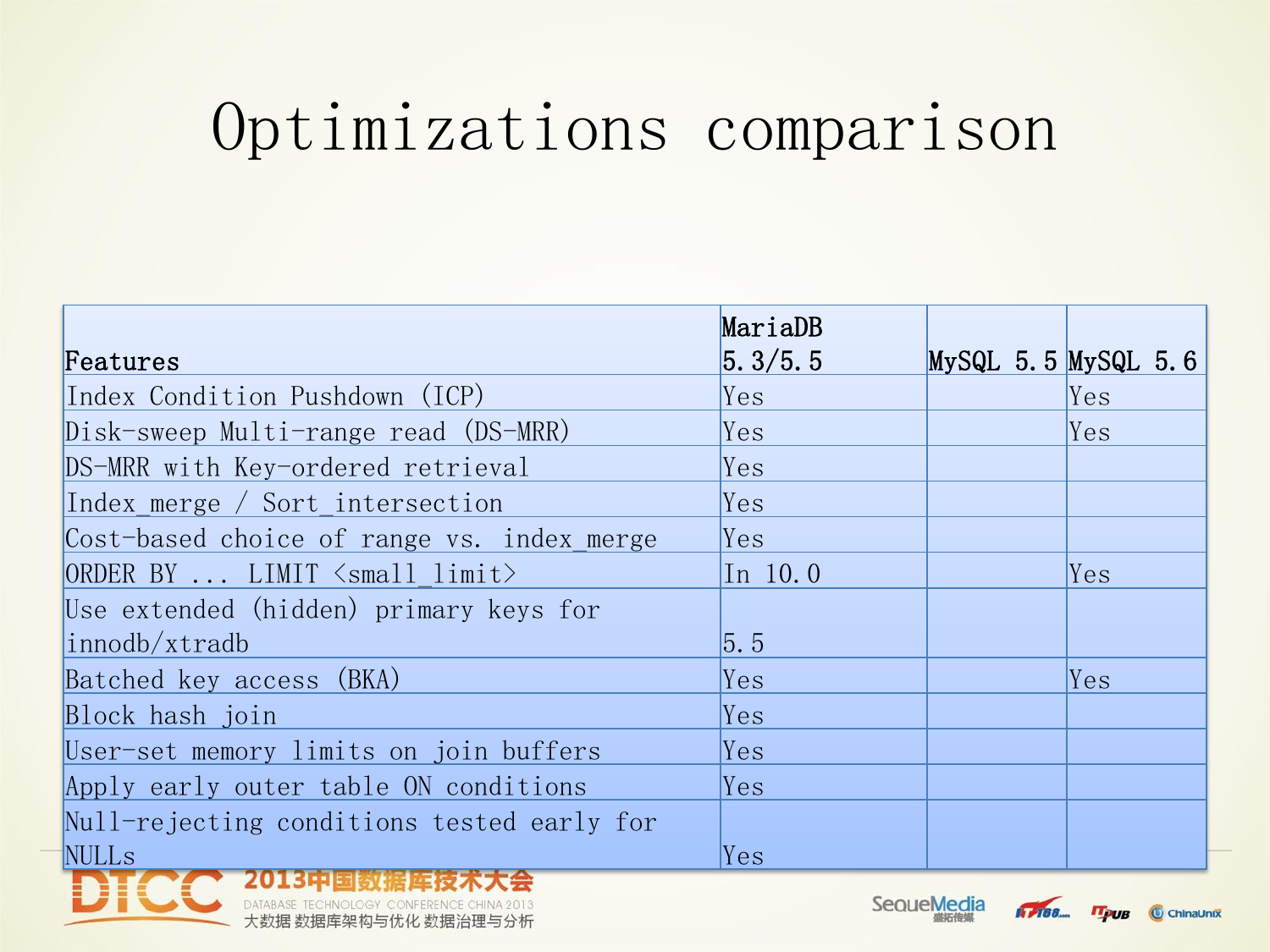#### Optimizations comparison

|                                              | MariaDB |                         |     |
|----------------------------------------------|---------|-------------------------|-----|
| Features                                     | 5.3/5.5 | $MySQL$ 5.5 $MySQL$ 5.6 |     |
| Subquery: In-to-exists                       | Yes     | Yes                     | Yes |
| Subquery: Semi-join                          | Yes     |                         | Yes |
| Subquery: Materialization                    | Yes     |                         | Yes |
| Subquery: NULL-aware Materialization         | Yes     |                         |     |
| Subquery: Cost choice of materialization vs. |         |                         |     |
| $ $ in-to-exists                             | Yes     |                         |     |
| Subquery: Cache                              | Yes     |                         |     |
| Subquery: Fast explain with subqueries       | Yes     |                         |     |





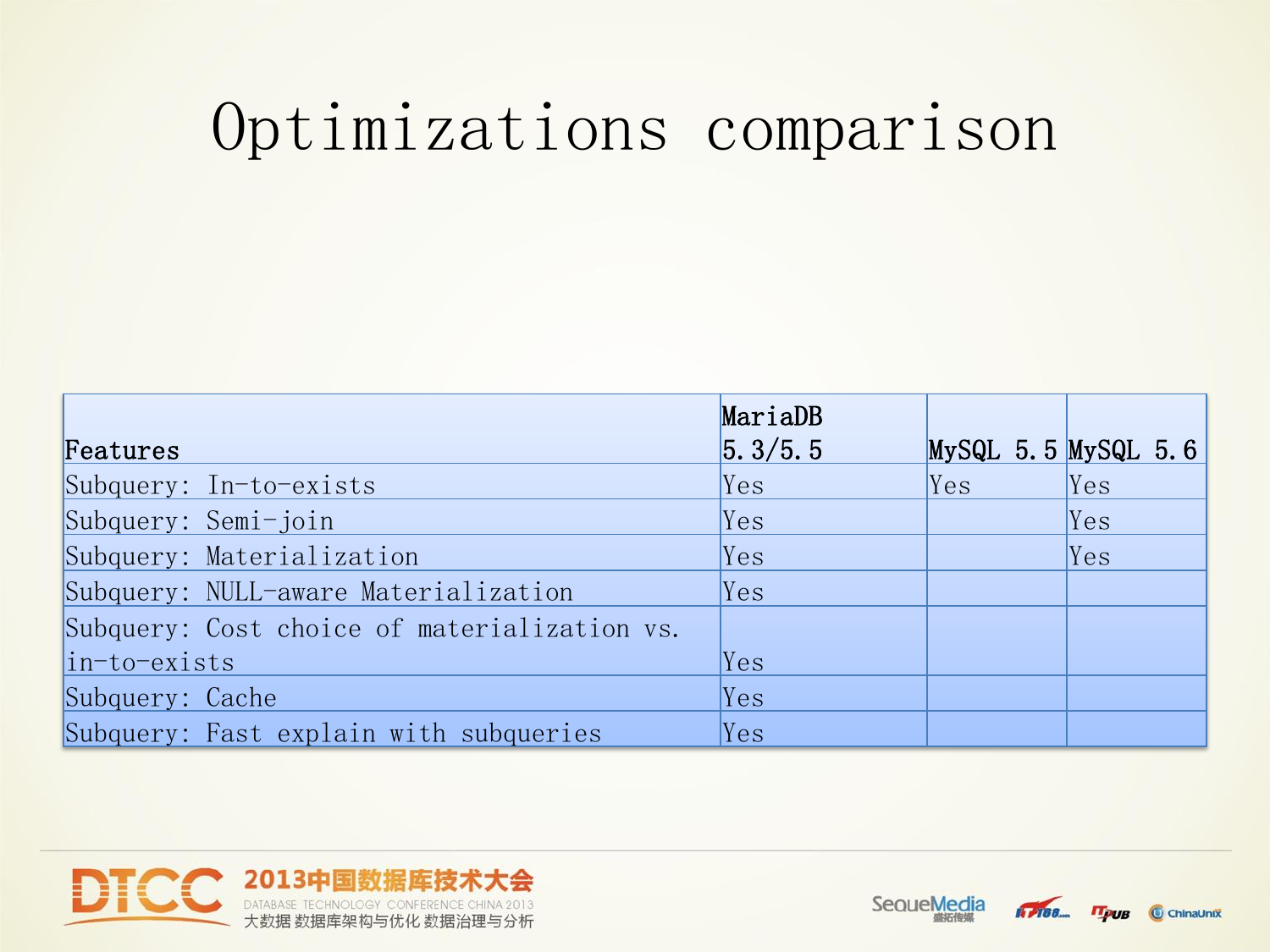#### Optimizations comparison

|                                                    | MariaDB          |                         |         |
|----------------------------------------------------|------------------|-------------------------|---------|
| Features                                           | 5.3/5.5          | $MySQL$ 5.5 $MySQL$ 5.6 |         |
| Delayed materialization of derived tables /        |                  |                         |         |
| materialized views                                 | Yes              |                         | Yes     |
| Instant EXPLAIN for derived tables                 | Yes              |                         | Yes     |
| Derived Table with Keys optimization               | Yes              |                         | Yes     |
| Fields of merge-able views and derived tables      |                  |                         |         |
| used in equality optimizations                     | Yes              |                         | Yes     |
| LIMIT ROWS EXAMINED rows limit                     | $\overline{5.5}$ |                         |         |
| Systematic control of all optimizer strategies Yes |                  |                         | Partial |
| Explain for DELETE, INSERT, REPLACE, and           |                  |                         |         |
| <b>UPDATE</b>                                      |                  |                         | Yes     |
| EXPLAIN in JSON format                             |                  |                         | Yes     |
| More detailed and consistent EXPLAIN for           |                  |                         |         |
| subqueries                                         | Yes              |                         |         |







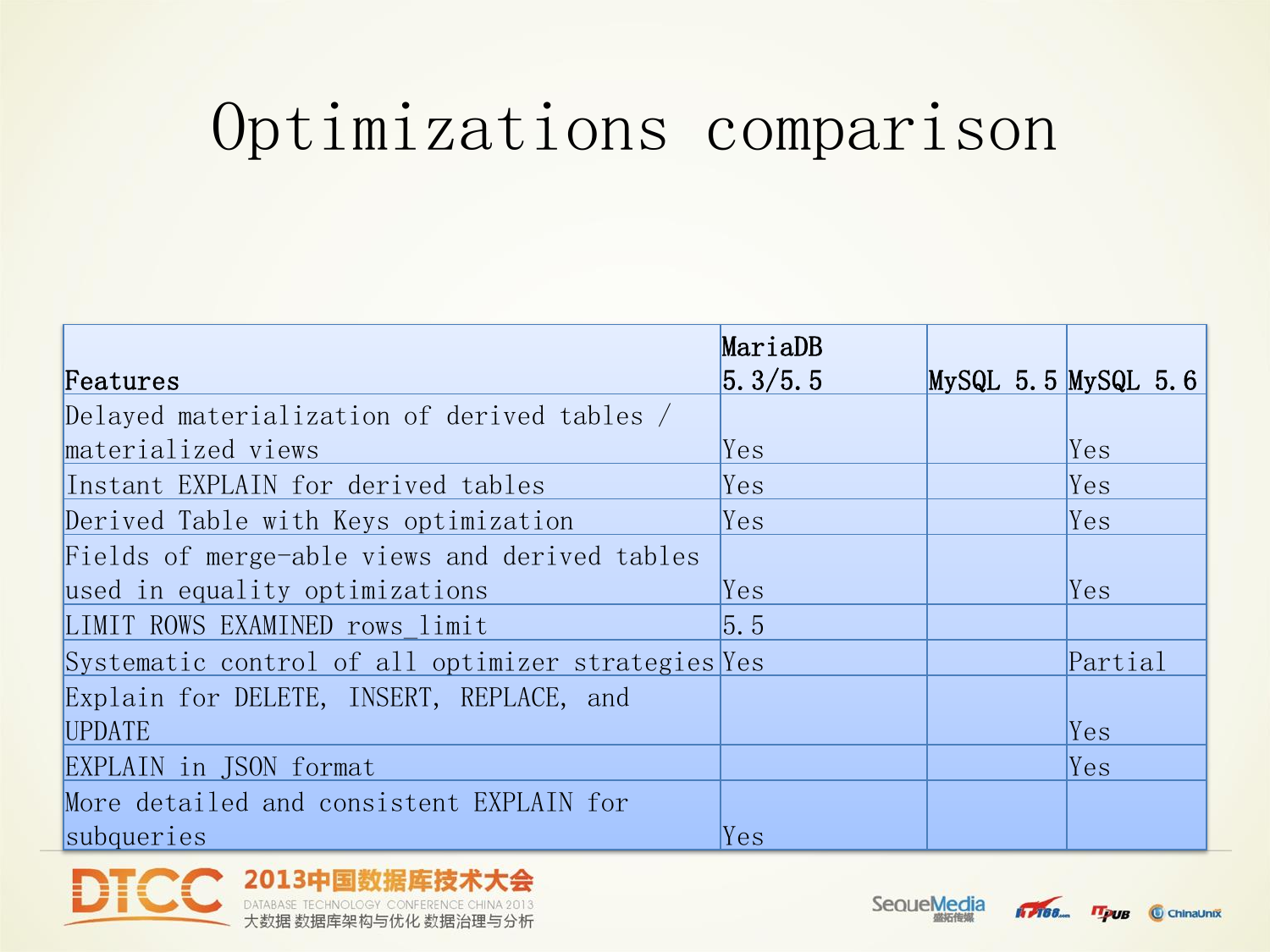## MyISAM Segmented key cache



(b) ChinaUnix

- Blue line is without segmented key cache.
- Solves one of the major read bottlenecks for MyISAM
- We see up to 250% performance gain depending on the amount of concurrent users.
- Fix applies to all MyISAM usage with many readers!2013中国数据库技术大会 SeoueMedia 大数据 数据库架构与优化 数据治理与分析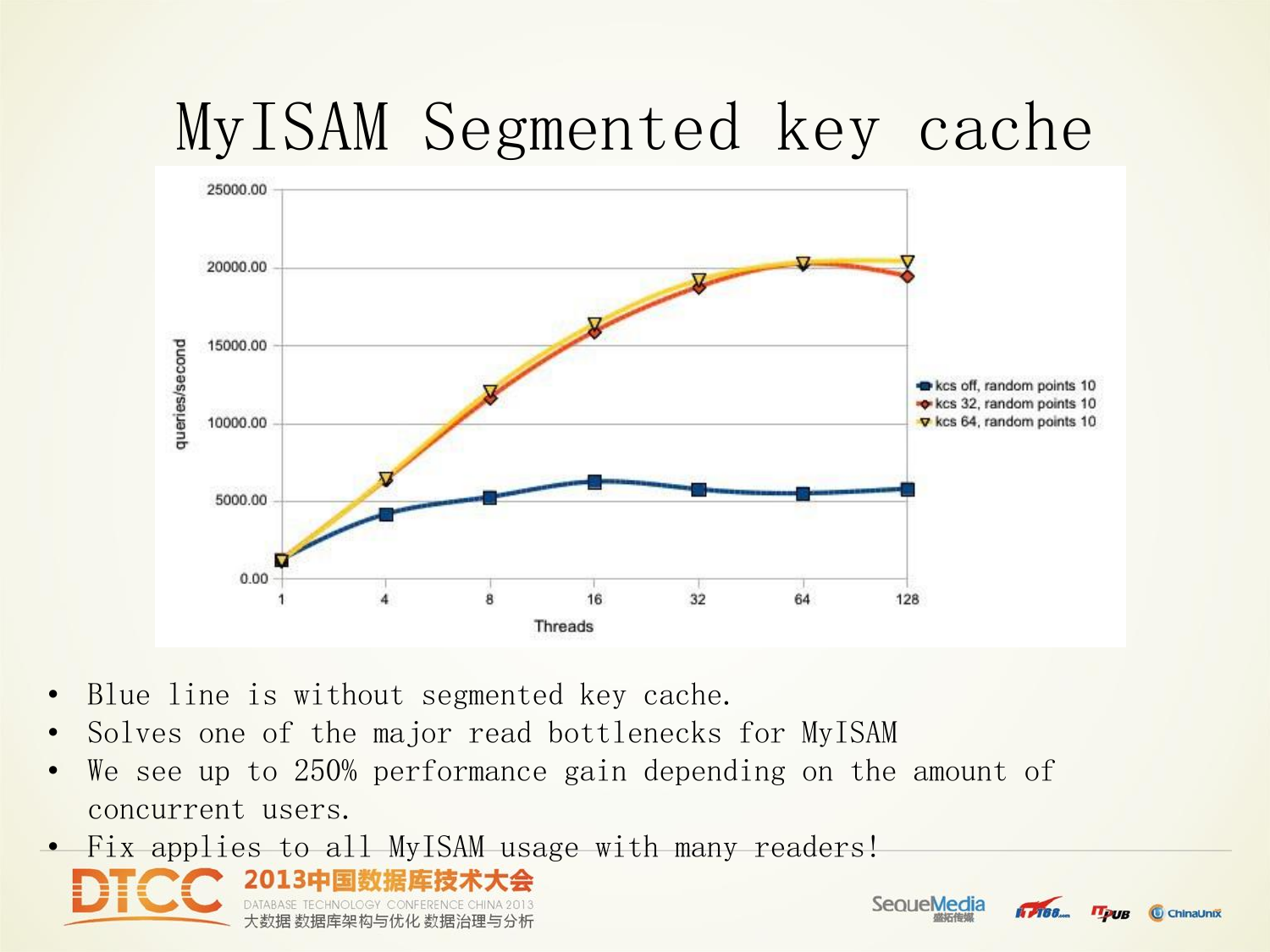## New Batched Key Access Speedups



select max (1 extendedprice) from orders, lineitem where o\_orderdate between \$DATE1 and \$DATE2 and l\_orderkey=o\_orderkey





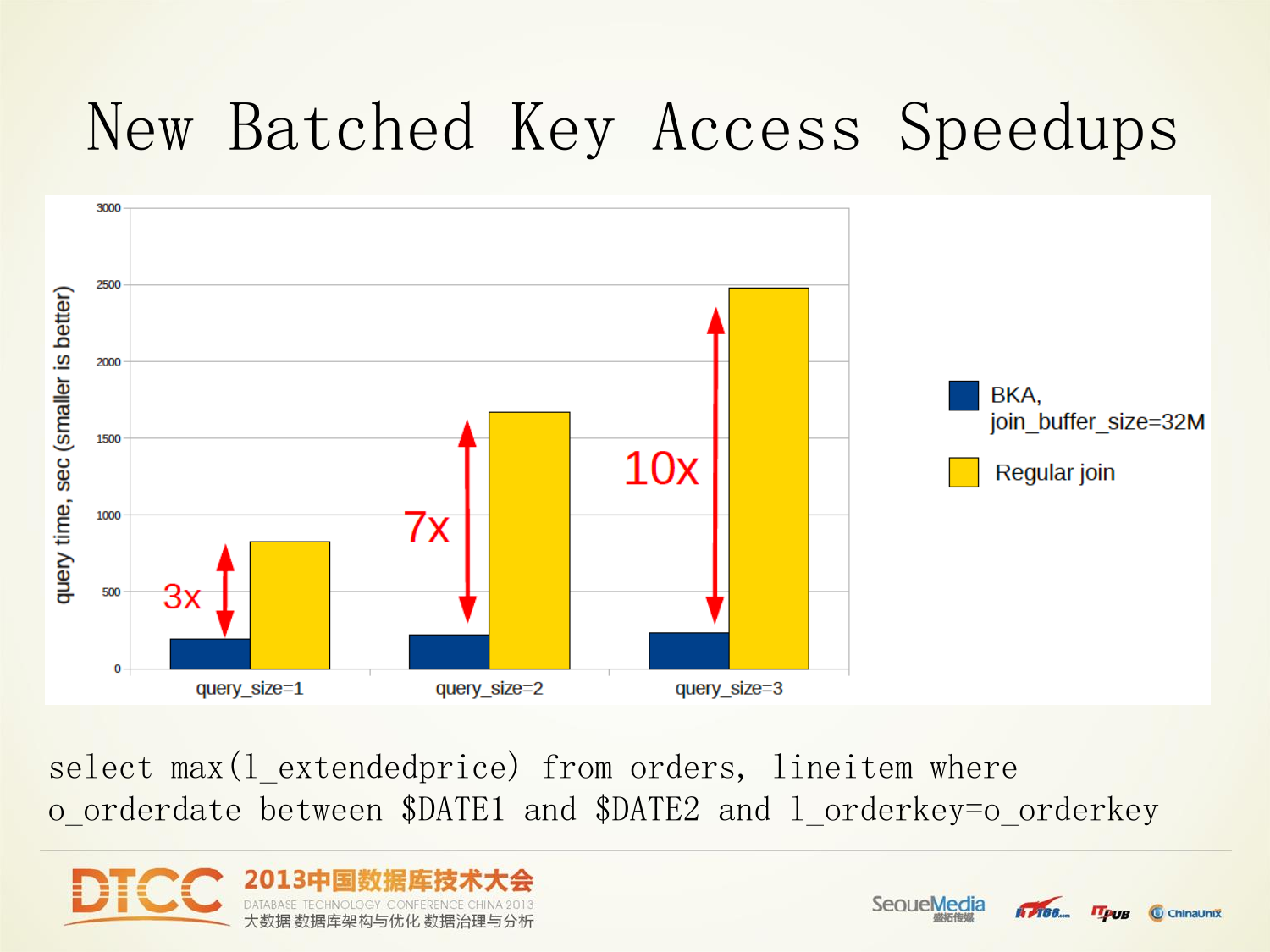## Group commit, verified



大数据 数据库架构与优化 数据治理与分析

**SequeMedia** 

**STARS** 

C ChinaUnix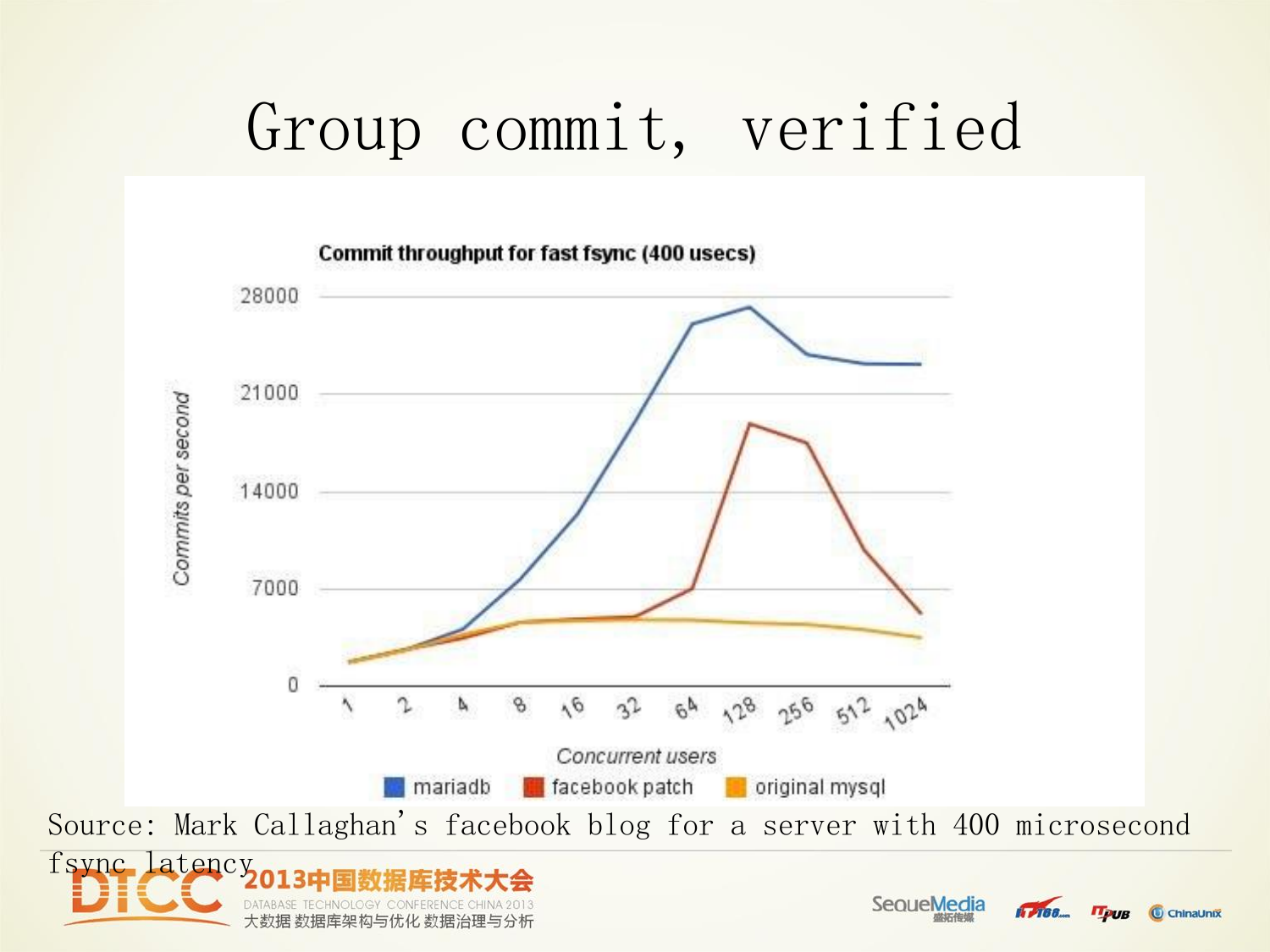### New thread pool for 5.5





SequeMedia

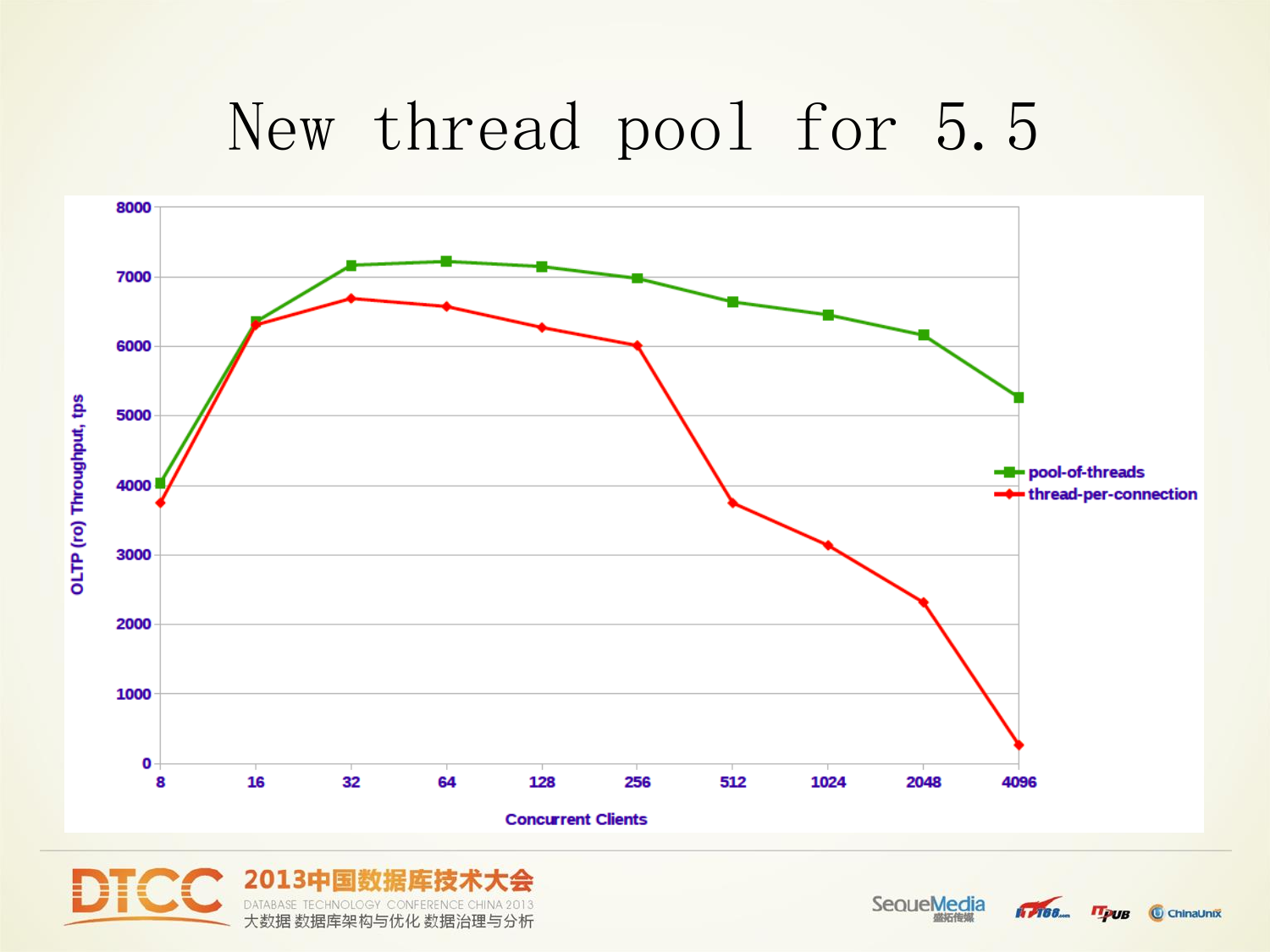## Why MariaDB 10.0

- MariaDB  $5.5$  already have most  $(+a)$  lot more) of the optimizer features of MySQL 5.6
- MariaDB 5.5 is already a superset of MySQL 5.5. MySQL 5.6 will only have a fraction of the MariaDB 5.5 new features.
- A full merge of MySQL 5.6 into MariaDB 5.6 is a one year project as a lot of the code has to be completely rewritten.
	- Features and usable code are removed, either intentionally or by mistake
	- New code is way to complex (you can do same thing in a fraction of the code)
	- It's clear that some of the new MySQL programmers doesn't understand the current code (see Kristian Nielsen's blog)
	- A lot of the new code is re-factoring we don't want to have.  $\rightarrow$  Better to do the merge in 2 steps into 10.0, 10.1
- MariaDB 10.1 will have all important features of MySQL 5.6





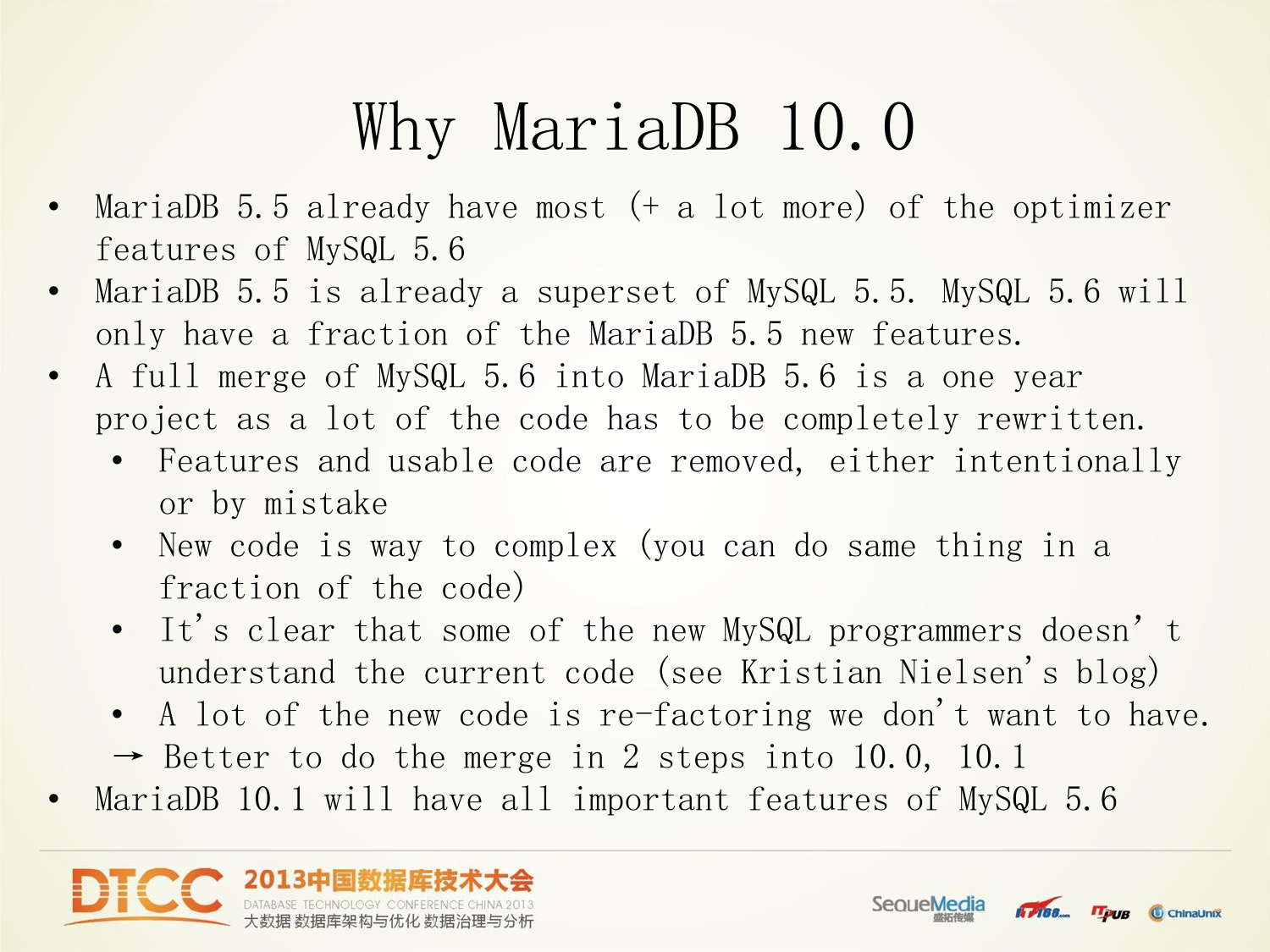## Multi-Source Replication



All-Masters







• All Masters: Log\_slave\_updates = 0





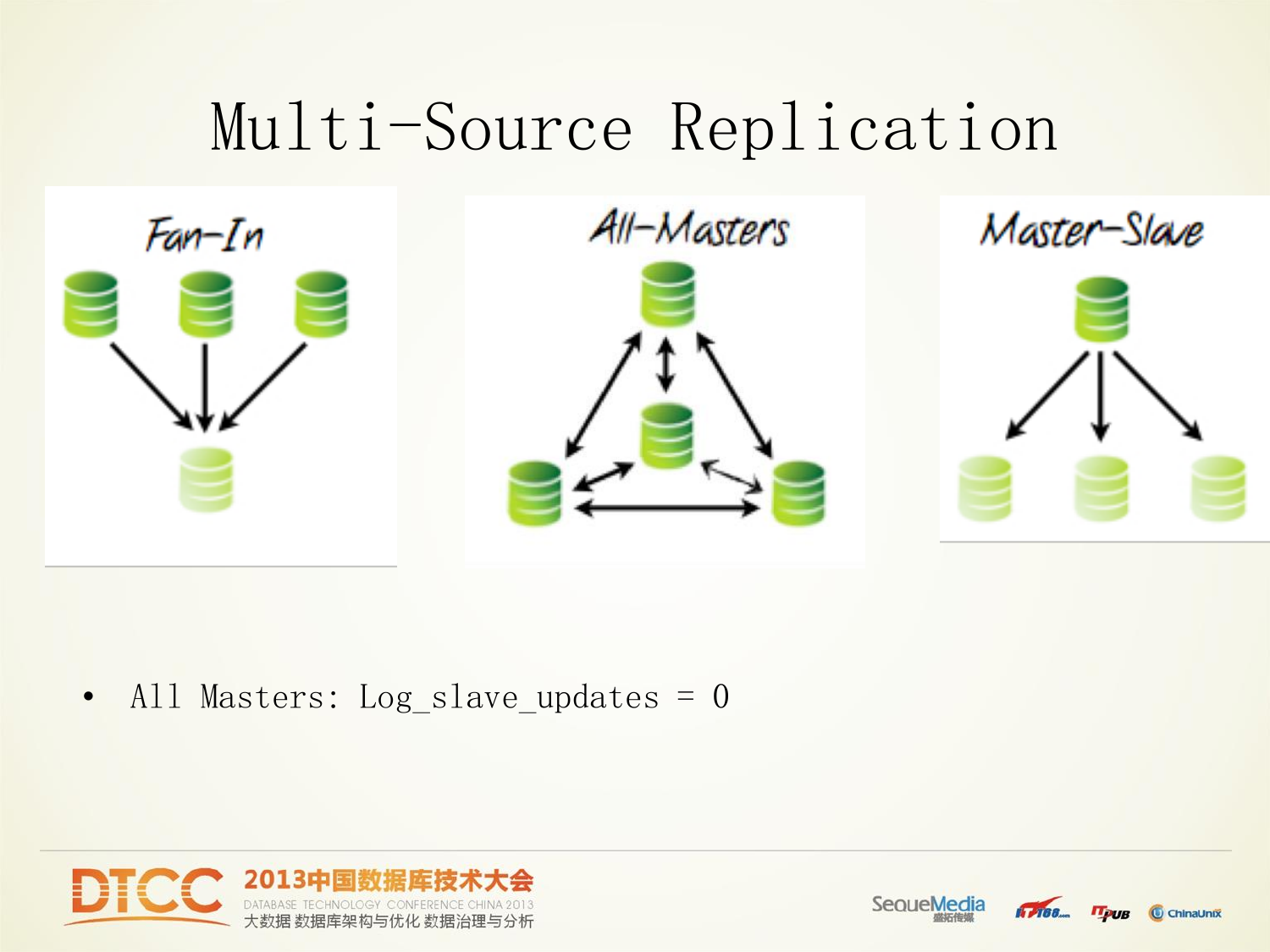### Multi-Source Replication

| root@localhost : (none) 03:30:26> show all slaves status\G |                                                                 |
|------------------------------------------------------------|-----------------------------------------------------------------|
|                                                            | *************************** 1. row **************************** |
| Connection_name: Emcon                                     |                                                                 |
|                                                            | Slave_SQL_State: Slave has read all relay log; waiting          |
|                                                            | Slave_IO_State: Waiting for master to send event                |
| Master_Host: 10.0.3.29<br>Master_User: repl                |                                                                 |
| Master_Port: 3306                                          |                                                                 |
| Connect_Retry: 60                                          |                                                                 |
|                                                            | Master_Log_File: mysql-bin.001328                               |
| Read_Master_Log_Pos: 530535455                             |                                                                 |
|                                                            | Relay_Log_File: mysql-relay-bin-emcon.001350                    |
| Relay_Log_Pos: 530535740                                   |                                                                 |
| Relay_Master_Log_File: mysql-bin.001328                    |                                                                 |
| Slave_IO_Running: Yes                                      |                                                                 |
|                                                            |                                                                 |
| Connection_name: owmn                                      |                                                                 |
|                                                            | Slave_SQL_State: Slave has read all relay log; waiting          |
|                                                            | Slave_IO_State: Waiting for master to send event                |
| Master_Host: 10.0.3.21                                     |                                                                 |
| Master_User: repl                                          |                                                                 |
| Master_Port: 3306                                          |                                                                 |
| Connect_Retry: 60                                          |                                                                 |
|                                                            | Master_Log_File: mysql-bin.000327                               |
| Read_Master_Log_Pos: 14536305                              |                                                                 |
|                                                            | Relay_Log_File: mysql-relay-bin-owmn.000184                     |
| Relay_Log_Pos: 14536590                                    |                                                                 |
| Relay_Master_Log_File: mysql-bin.000327                    |                                                                 |
| Slave_IO_Running: Yes                                      |                                                                 |
| Slave_SQL_Running: Yes                                     |                                                                 |





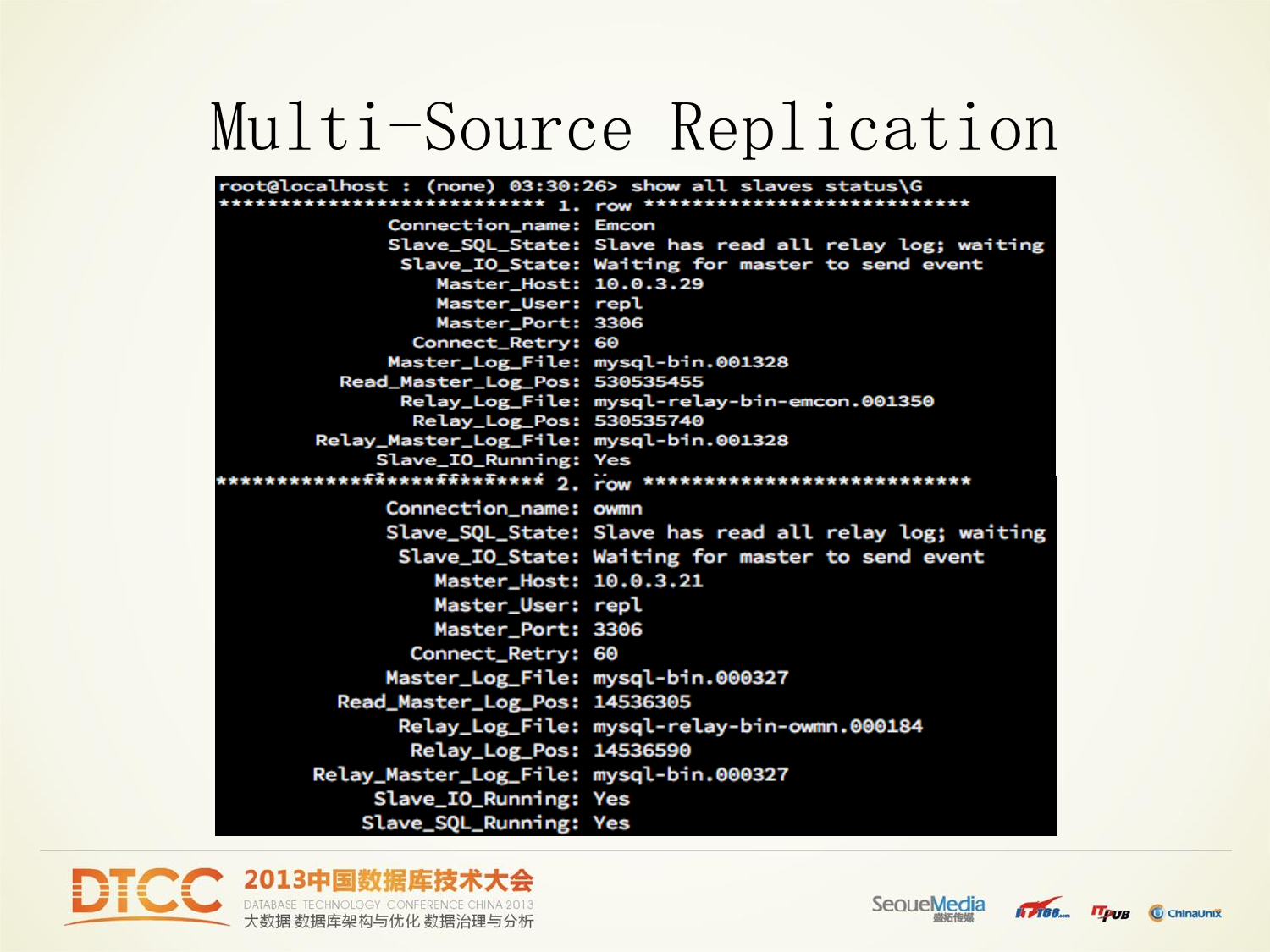#### Per-thread memory usage

|                    | ID USER                         | <b>HOST</b>                         | DB                          | COMMAND   TIME   STATE   |                     |                                                                                 | INFO                                                                                                                 | MEM USAGE               |                            |  |
|--------------------|---------------------------------|-------------------------------------|-----------------------------|--------------------------|---------------------|---------------------------------------------------------------------------------|----------------------------------------------------------------------------------------------------------------------|-------------------------|----------------------------|--|
| -1                 | root<br>event_scheduler         | localhost<br>localhost              | NULL<br><b>NULL</b>         | Query<br>Daemon          | $^{\circ}$<br>6     | executing<br>Waiting on empty queue                                             | select * from information_Schema.PROCESSLIST<br>55200<br>13544<br>NULL                                               |                         |                            |  |
|                    | 2 rows in set (0.00 sec)        |                                     |                             |                          |                     |                                                                                 |                                                                                                                      |                         |                            |  |
|                    |                                 |                                     |                             |                          |                     | root@localhost : (none) 11:01:33> select * from information Schema.PROCESSLIST: |                                                                                                                      |                         |                            |  |
|                    | ID   USER                       | HOST                                | <b>DB</b>                   | <b>COMMAND</b>           |                     | TIME STATE                                                                      | <b>INFO</b>                                                                                                          | MEM_USAGE               |                            |  |
| -2<br>$\mathbf{1}$ | root<br>event_scheduler         | localhost  <br>localhost            | <b>NULL</b><br>NULL         | Query<br>Daemon          | O <sub>1</sub>      | executing<br>6   Waiting on empty queue                                         | select * from information Schema. PROCESSLIST<br>55200<br>13544<br>NULL                                              |                         |                            |  |
|                    | 2 rows in set (0.00 sec)        |                                     |                             |                          |                     |                                                                                 |                                                                                                                      |                         |                            |  |
|                    |                                 |                                     |                             |                          |                     | root@localhost : (none) 11:01:33> select * from information_Schema.PROCESSLIST; |                                                                                                                      |                         |                            |  |
|                    | ID   USER                       | HOST                                | DB                          | COMMAND                  |                     | TIME STATE                                                                      | INFO                                                                                                                 | MEM_USAGE               |                            |  |
| -2<br>$\mathbf{1}$ | root<br>event scheduler         | localhost<br>localhost              | NULL<br><b>NULL</b>         | Query<br>Daemon          | $^{\circ}$          | executing<br>Waiting on empty queue                                             | select " from information_Schema. PROCESSLIST<br>NULL                                                                | 55200<br>13544          |                            |  |
|                    | 2 rows in set (0.00 sec)        |                                     |                             |                          |                     |                                                                                 |                                                                                                                      |                         |                            |  |
|                    |                                 |                                     |                             |                          |                     | root@localhost : (none) 11:01:34> select * from information_Schema.PROCESSLIST; |                                                                                                                      |                         |                            |  |
| ID                 | <b>USER</b>                     | HOST                                | DB                          | COMMAND                  | TIME                | <b>STATE</b>                                                                    | INFO                                                                                                                 |                         | MEM_USAGE                  |  |
| -3<br>-1           | root<br>root<br>event_scheduler | localhost<br>localhost<br>localhost | test<br>NULL<br>NULL        | Query<br>Query<br>Daemon | з.<br>$\circ$<br>21 | Sorting result<br>executing<br>Waiting on empty queue                           | select * from (select * from t1 a order by a.c)t order by c<br>select * from information_Schema. PROCESSLIST<br>NULL |                         | 2303560<br>55264<br>13544  |  |
|                    | 3 rows in set (0.00 sec)        |                                     |                             |                          |                     |                                                                                 |                                                                                                                      |                         |                            |  |
|                    |                                 |                                     |                             |                          |                     | root@localhost : (none) 11:01:48> select * from information Schema.PROCESSLIST: |                                                                                                                      |                         |                            |  |
|                    | ID USER                         | HOST                                | DB                          | COMMAND                  |                     | TIME STATE                                                                      | <b>INFO</b>                                                                                                          |                         |                            |  |
| -31<br>2<br>-1     | root<br>root<br>event scheduler | localhost<br>localhost<br>localhost | test<br><b>NULL</b><br>NULL | query<br>Query<br>Daemon | 8<br>$\circ$<br>26  | Sending data<br>executing<br>Waiting on empty queue                             | select * from (select * from t1 a order by a.c)t order by c<br>select " from information_Schema. PROCESSLIST<br>NULL |                         | 62929760<br>55264<br>13544 |  |
|                    | $3$ rows in set $(0.00$ sec)    |                                     |                             |                          |                     |                                                                                 |                                                                                                                      |                         |                            |  |
|                    |                                 |                                     |                             |                          |                     | root@localhost : (none) 11:01:53> select * from information_schema.PROCESSLIST: |                                                                                                                      |                         |                            |  |
| <b>ID</b>          | USER                            | HOST                                | <b>DB</b>                   | COMMAND                  | TIME                | <b>STATE</b>                                                                    | INFO                                                                                                                 | MEM_USAGE               |                            |  |
| 3<br>-1            | root<br>root<br>event_scheduler | localhost<br>localhost<br>localhost | test<br>NULL<br><b>NULL</b> | Sleep<br>Query<br>Daemon | 9<br>$\circ$<br>27  | executing<br>waiting on empty queue                                             | NULL<br>select * from information_Schema. PROCESSLIST<br>NULL                                                        | 52184<br>55216<br>13544 |                            |  |
|                    | 3 rows in set (0.00 sec)        |                                     |                             |                          |                     |                                                                                 |                                                                                                                      |                         |                            |  |

#### oot@localhost : (none) 11:01:54>





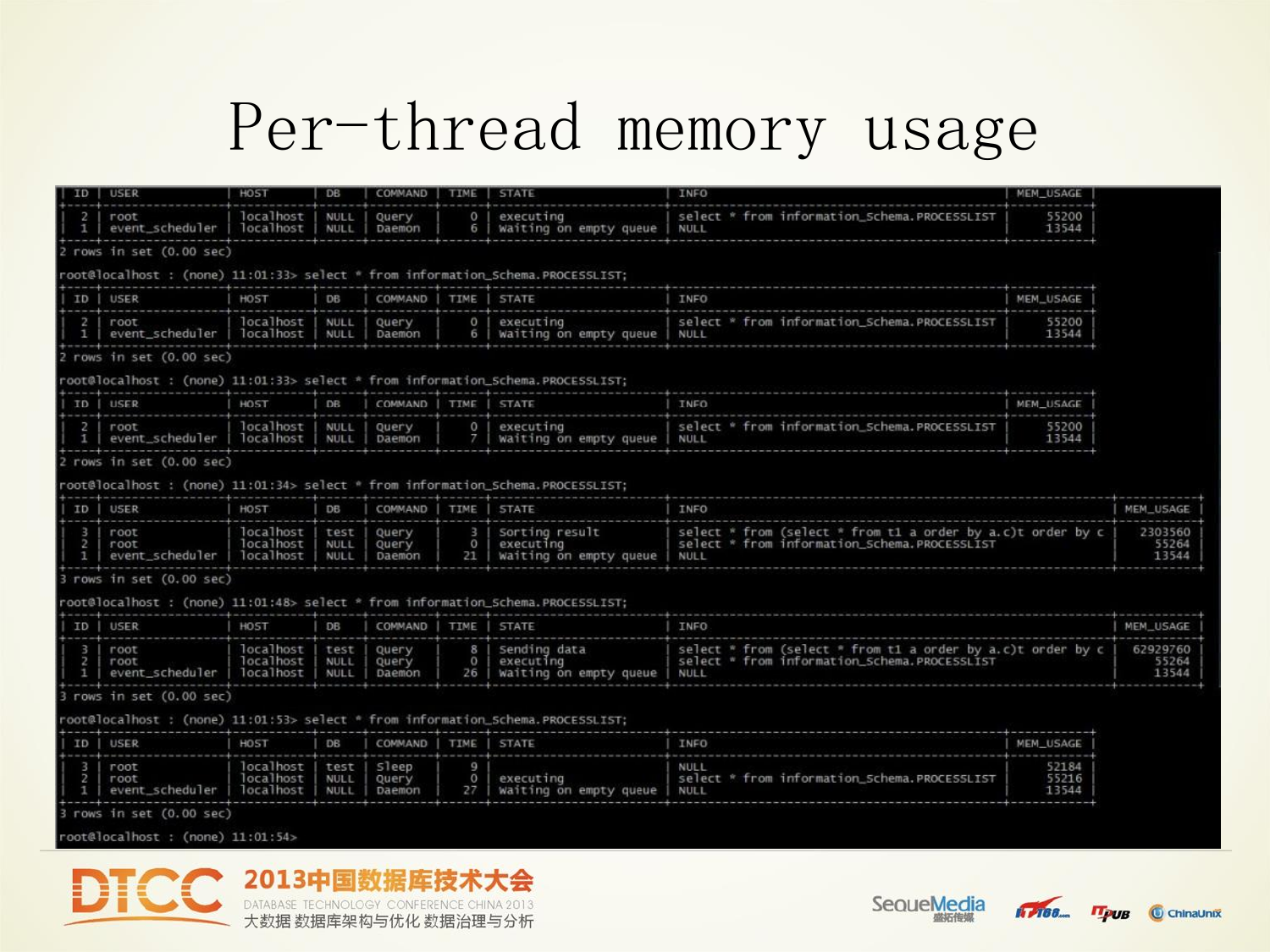## There are a lot of others involved

- Most features in MariaD $\overline{B}$   $\overline{5}$ . 2 were contributed by the community!
- Many of the advanced features in MariaDB 5.3 are sponsored features
- In the askmonty.org knowledge base (free MariaDB and MySQL documentation) we have now 2800+ articles (mostly English)

Statistics from the past month:

- Added/Changed Articles: 201
- On Freenode #maria, 279 people wrote 6144 lines
- Launchpad Activity:
	- 27 active branches
	- 313 commits
- Hundreds of thousands of downloads of MariaDB. Probably >> 1M users
- We have seen companies converting hundreds of machines to MariaDB in a few days without any problems.

• See<http://kb.askmonty.org/en/mariadb-case-studies> Distributions are moving included MariaDB to make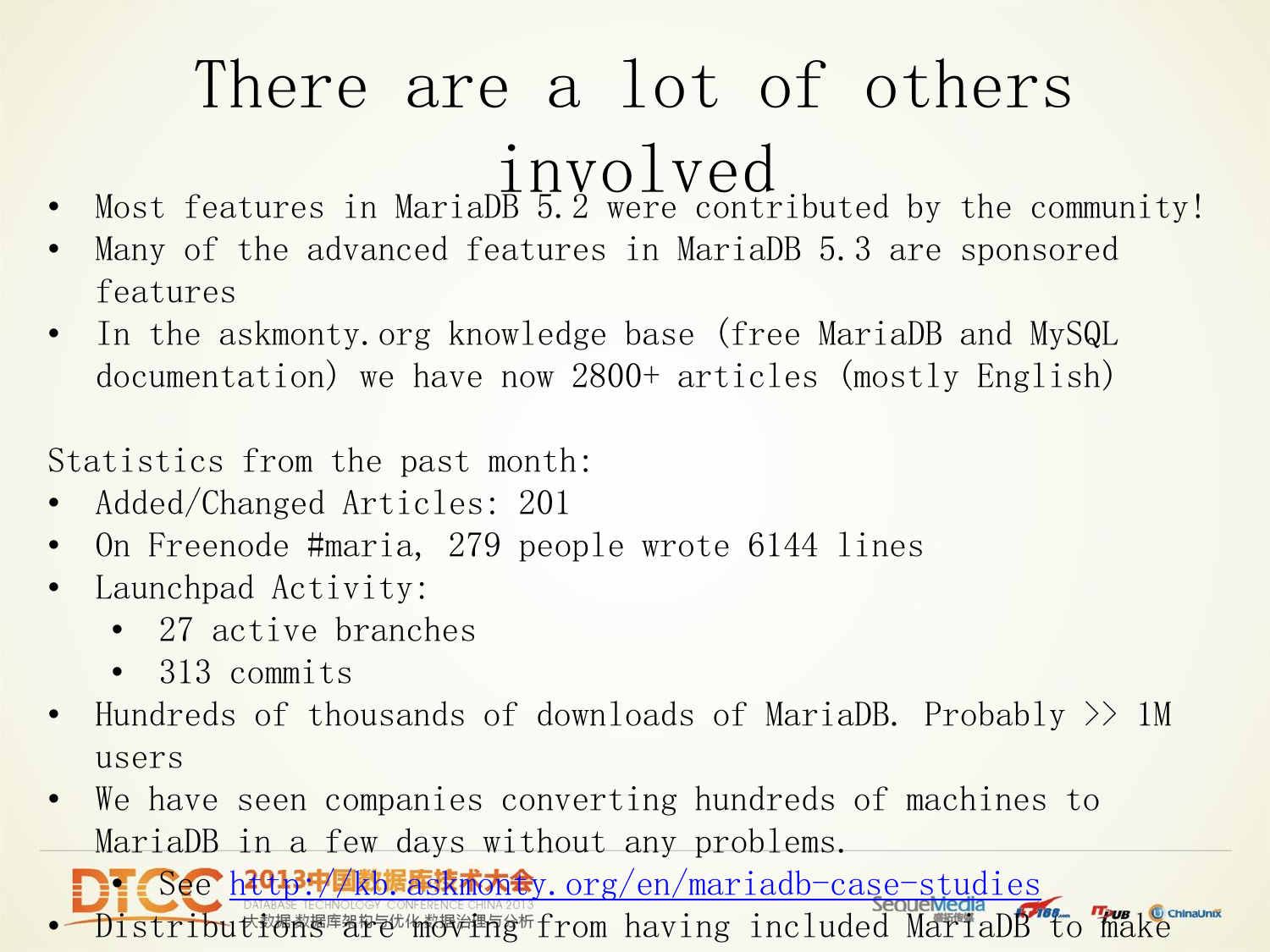## MariaDB popularity is increasing

- In December 2012
	- Wikipedia announced they are moving to MariaDB. Some parts has already moved.
- In January 2013
	- DB at Mozilla blogged they have moved to MariaDB
	- A Google developer said on #maria channel that Google is moving to MariaDB
	- Fedora voted 7-0 to make MariaDB the default MySQL database on Fedora.
	- OpenSuse announced that they have also made MariaDB default.
	- Chakra Linux announced that they have also made MariaDB default.





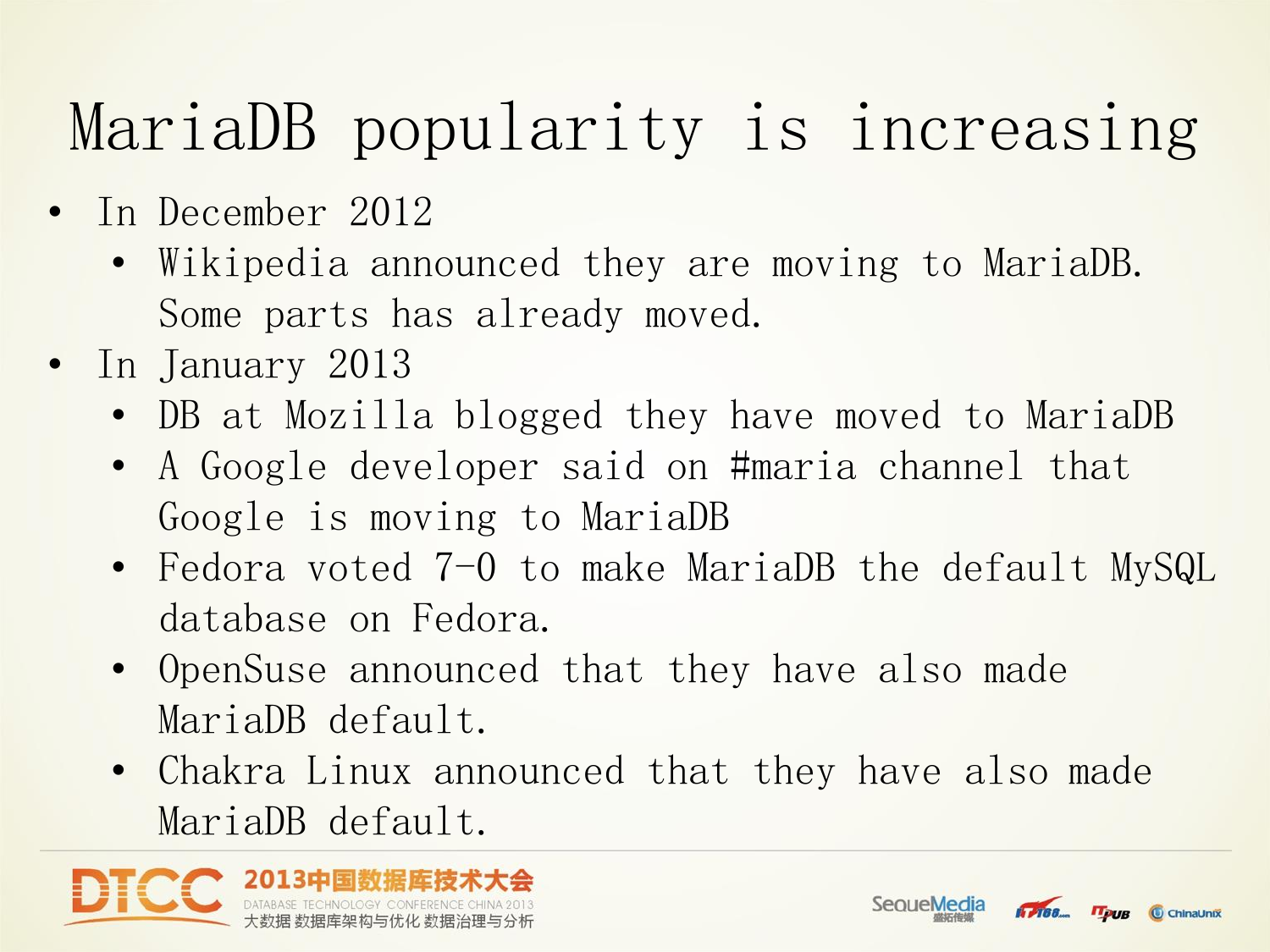## New LGPL client libraries

- LGPL client libraries for C and Java
	- C is based on the LGPL library from MySQL 3.23
	- API compatible with latest MySQL client libraries.
	- Java is based on the drizzle driver.
- Works with MariaDB, Percona server, MySQL and drizzle
- Developed by Monty Program Ab and SkySQL.
- Announced and released 2012-10-29

- You can download these from<http://mariadb.org>
- Documentation is still in progress...





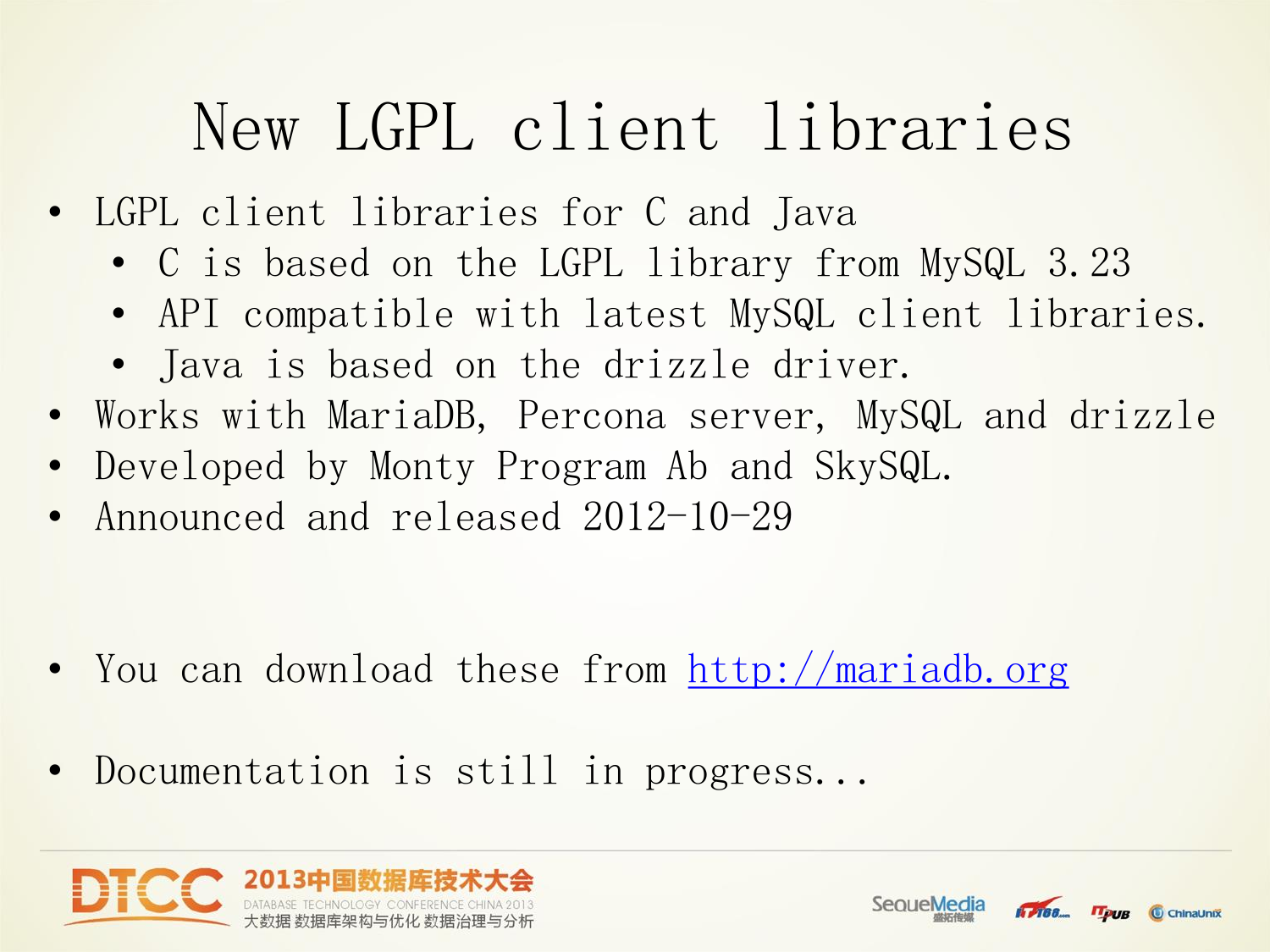#### MariaDB and TokuDB

MariaDB and Tokutek have agreed to make TokuDB a native plugin in MariaDB 5.5 and MariaDB 10.0 by end of Q1 2013.

This means that the official MariaDB binary will be able to dynamically load the TokuDB storage engine directly (no patches needed for MariaDB).

TokuDB will be added to the MariaDB buildbot test suite to ensure that the combination is properly tested on all supported platforms. TokuDB will be available for download from <https://downloads.mariadb.org/> together with MariaDB.

About TokuDB

- TokuDB uses Fractal Tree. indexing to improve insert and query speed, compression, replication performance, and online schema  $\rm f$ lexibility2013中国数据库技术大会 - TokuDB is created by Tokutek Inc. See www.tokutek.com for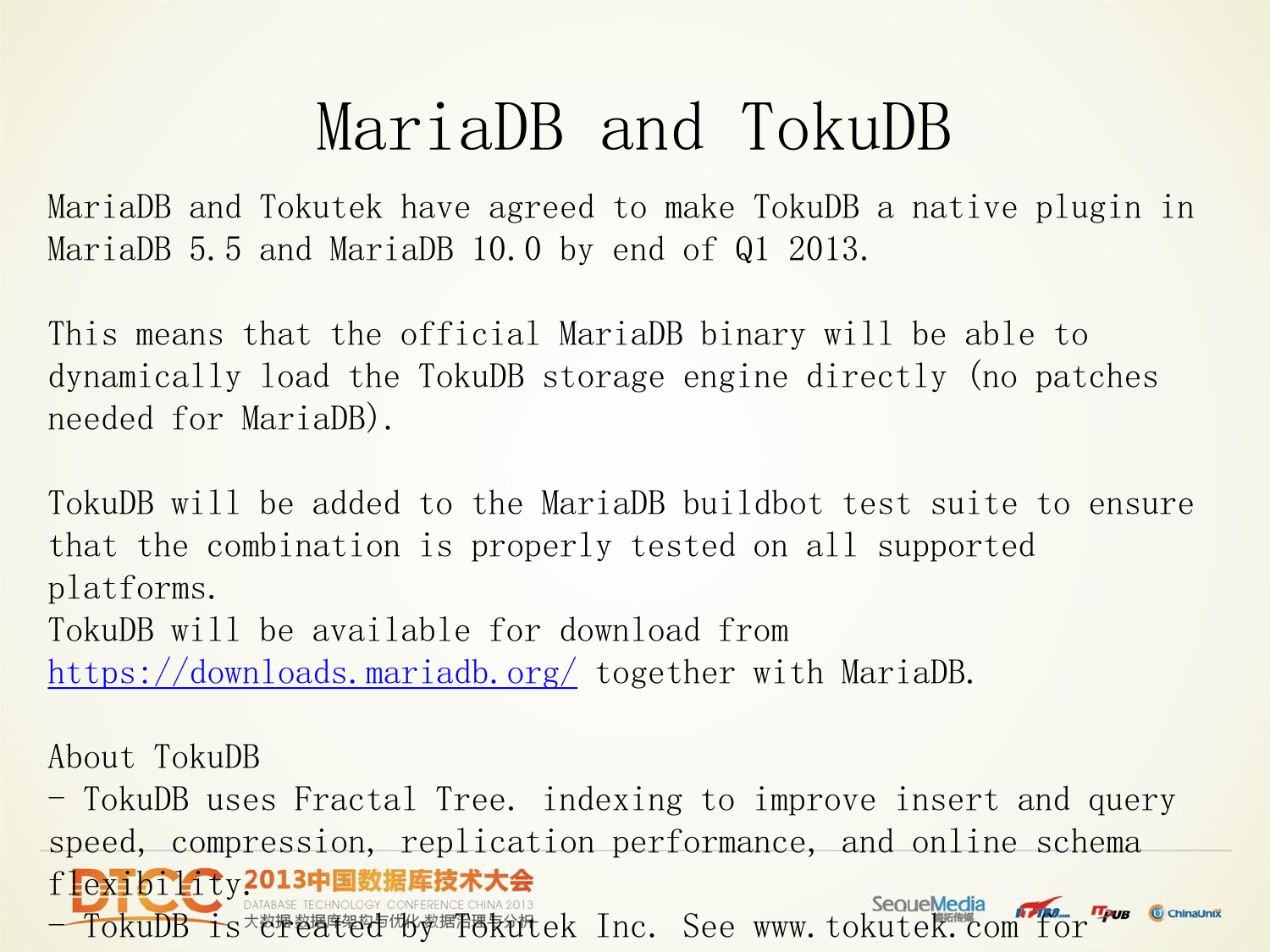#### Connect storage engine

MariaDB 10.0 will include the Connect storage engine by Olivier Betrand.

With the connect storage engine you can read, write and update files in a lot of different storage formats:

- Various fixed and dynamic text formats
- .DBF (dBASE format)
- . CSV
- $\bullet$  . INT
- $\bullet$  . XML.
- ODBC ; Table extracted from an application accessable with ODBC





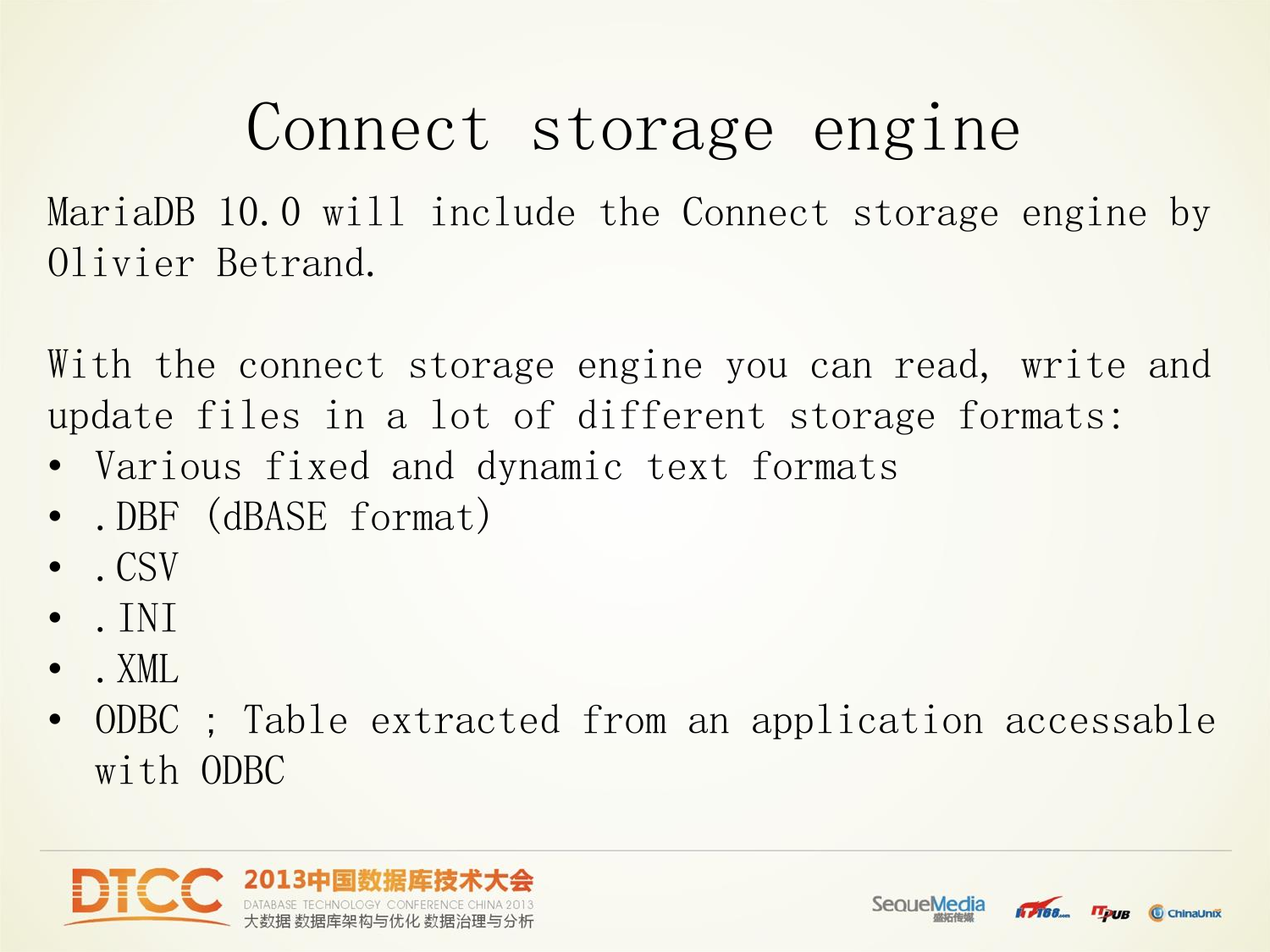MariaDB Foundation Overview The Foundation is the new driver of the MariaDB project Custodian of the code, Guardian of the community Foundation can never to be controlled by a single entity or person

Foundation designed to be self-sustaining





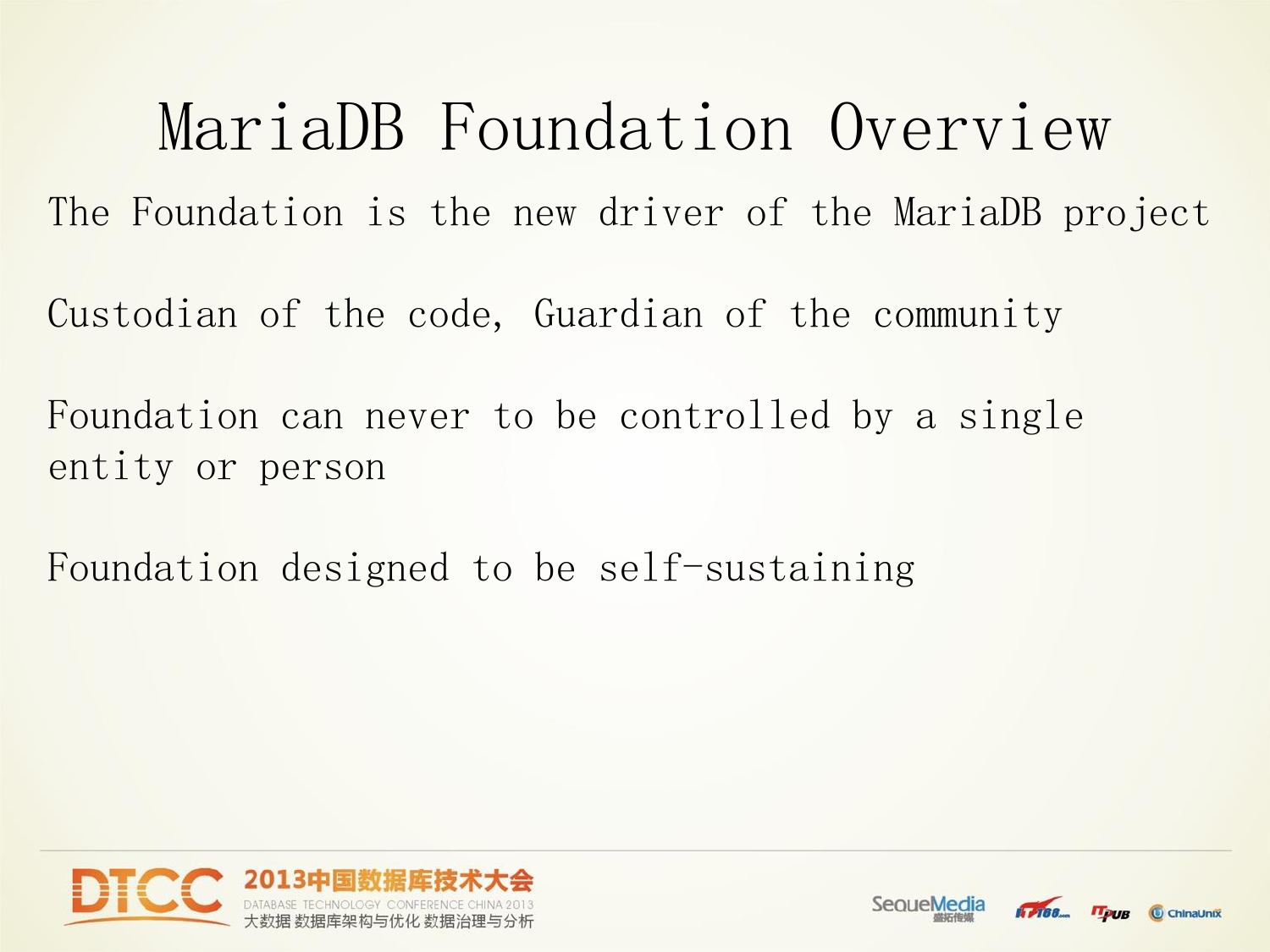MariaDB Foundation Goals That MariaDB be actively developed in the community and to:

- Increase adoption of MariaDB
- Ensure sustainable high-quality efforts to build, test and distribute MariaDB
- Ensure that community patches are reviewed and adopted
- Guarantee a community voice
- Keep MariaDB compatible with MySQL
- Maintain mariadb.org





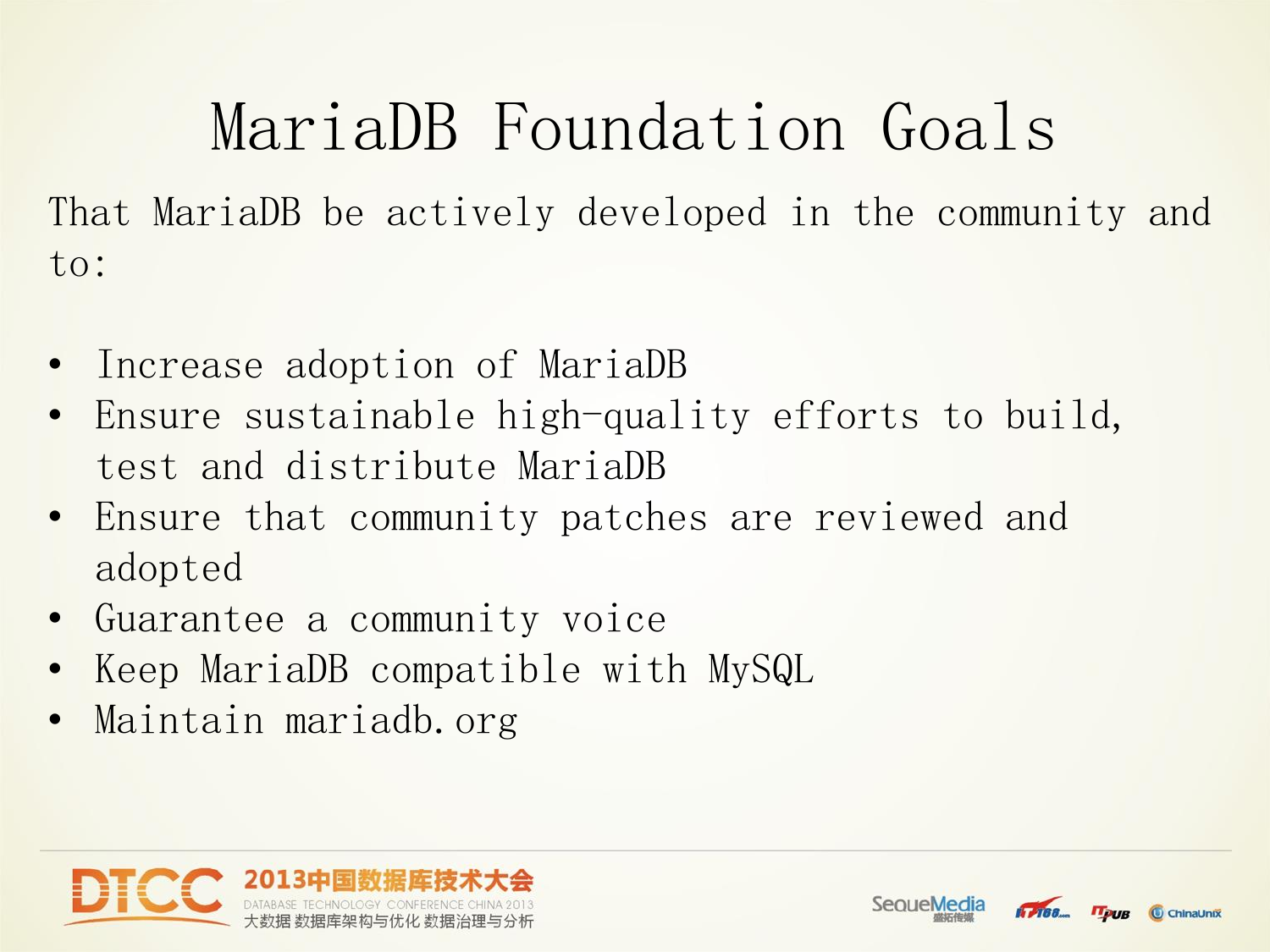# MariaDB Foundation More founders and sponsors are welcome!

If you care about the future of the MySQL ecosystem, please contact us and and ask how you can get involved!

Niall McCarthy mccarthy@emerge-open.com Michael Widenius monty@mariadb.org Andrew Katz andrew@mariadb.org





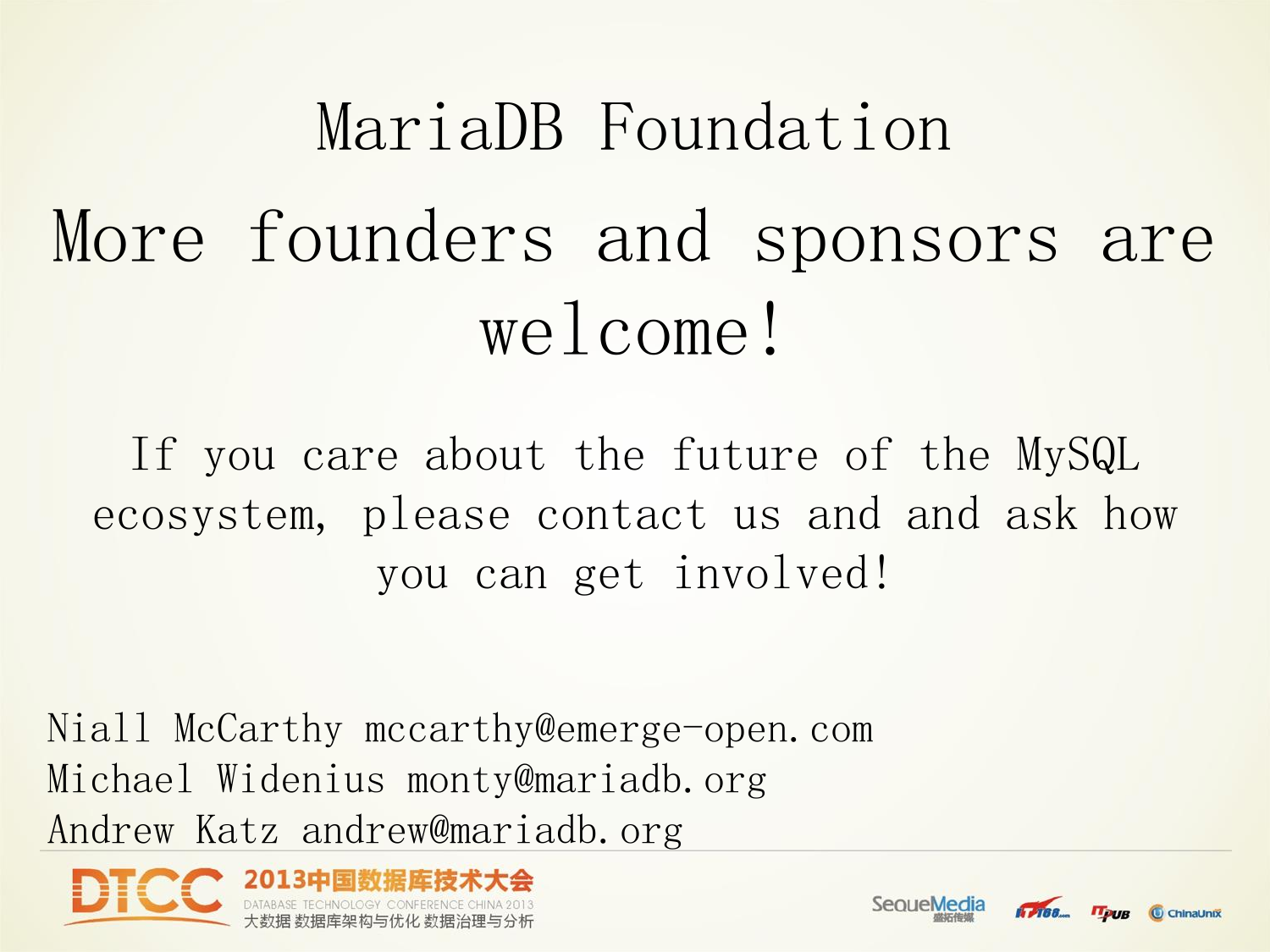## Conclusions

- MariaDB is maintained by the people that originally created MySQL and has the best knowledge of the MySQL code.
- MariaDB is binary compatible with MySQL, so its trivial to replace MySQL with MariaDB (minutes).
- Reasons to switch to MariaDB
	- Faster queries thanks to XtraDB (InnoDB plugin fork from Percona), a better optimizer and replication and better code.
	- Open source development: Anyone can be part of the development at all stages. Dev meetings are public.
	- More features, including critical ones like microseconds, multi-source and dynamic column support.
	- Less risk as MariaDB will not remove features like MySQL is doing (thread pool, storage engines, safemalloc (developer feature), etc)





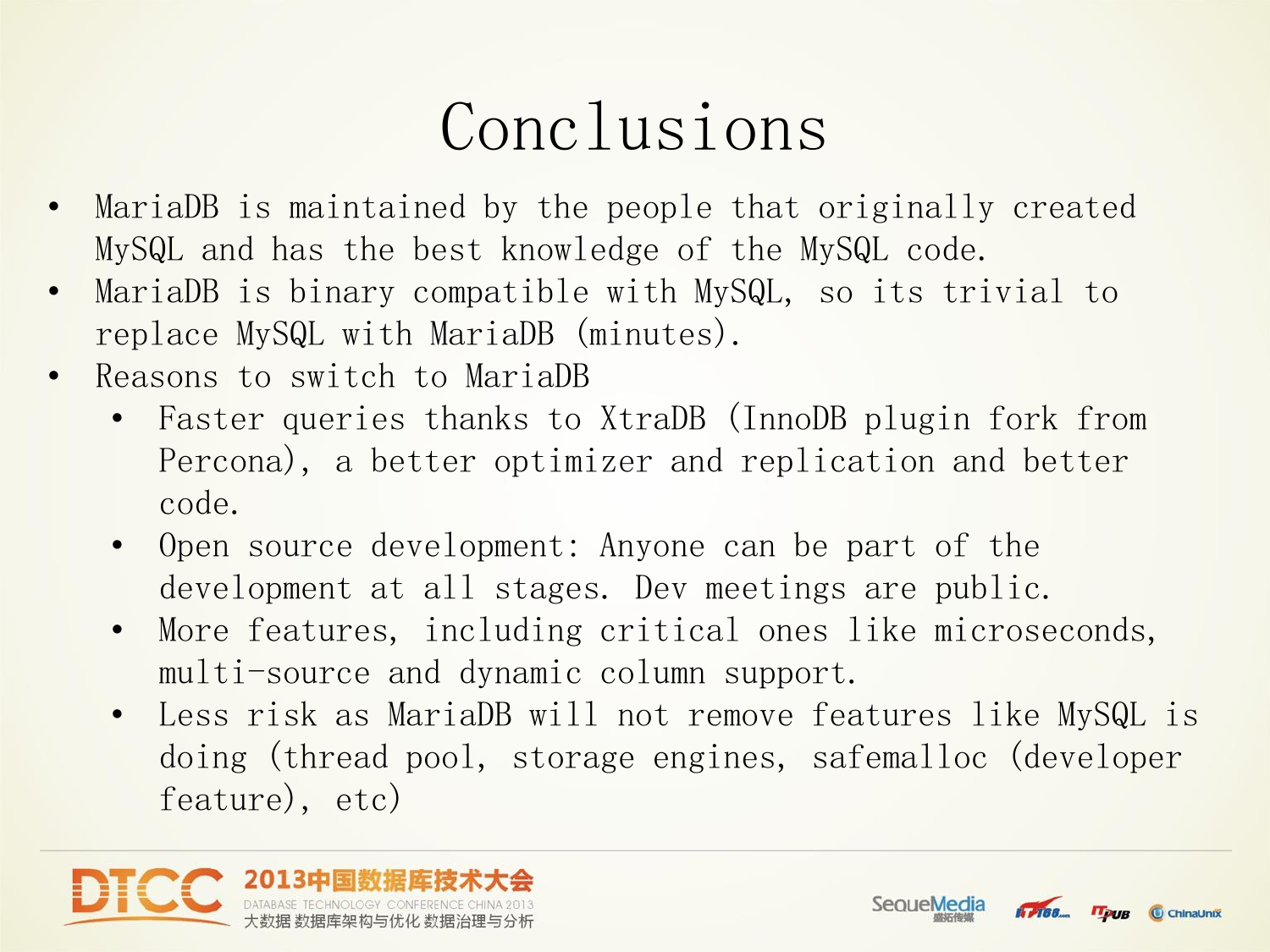## Questions?

For developer questions later, use the public MariaDB email list at mariadiscuss@lists.launchpad.net or IRC #maria on Freenode.

You can reach me for anything at monty@mariadb.org